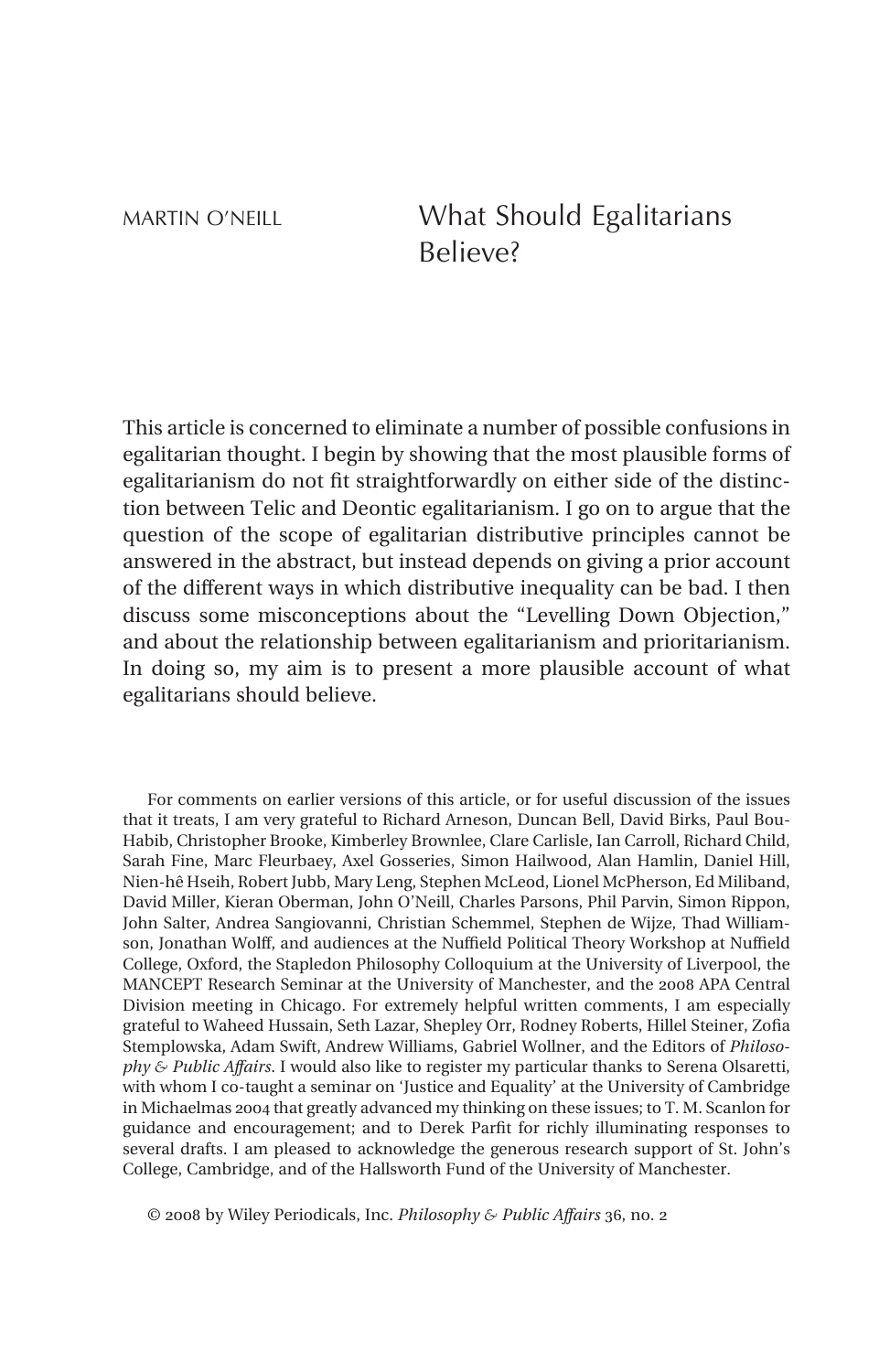## i. telic and deontic egalitarianism

In his influential discussion of equality and priority, Derek Parfit distinguishes between *Telic* and *Deontic* versions of egalitarianism.1 Telic egalitarians accept "the Principle of Equality," and so believe that:

(A) It is in itself bad if some people are worse off than others.<sup>2</sup>

Deontic egalitarians reject the "Principle of Equality." They believe that:

(B) We should aim for equality, not to make the outcome better, but for some other moral reason.3

Accordingly, Parfit describes Telic egalitarians as believing that:

(C) Inequality is *bad*, 4

whereas Deontic egalitarians believe that:

(D) Inequality is not *bad*, but *unjust*. 5

This distinction leads to a difference between Telic and Deontic egalitarians with regard to the scope of their concern with distributive equality. Because Telic egalitarians hold that it is *in itself* bad if some people are worse off than others, they also hold that:

(E) The scope of egalitarianism encompasses all cases of inequality, with regard to everyone who ever lives.

As Parfit puts it, on this kind of Telic view, "it is in itself bad if there are or have been, even in unrelated communities, people who are not equally well off. Thus it is bad if Inca peasants, or Stone Age hunter-gatherers, were worse-off than we are now."6 Deontic egalitarians reject this view. They hold that distributive inequality is a matter of injustice rather than

5. See Parfit, ibid., p. 90: "We can now redescribe my two kinds of Egalitarian. On the Telic view, inequality is bad; on the Deontic view, it is unjust."

6. Ibid., p. 88.

<sup>1</sup>. Derek Parfit, "Equality or Priority?" *Lindley Lectures Delivered at the University of Kansas* (Lawrence, Kansas: 1991). Reprinted in *The Ideal of Equality*, ed. Matthew Clayton and Andrew Williams (Basingstoke: Palgrave Macmillan, 2000), pp. 81–125. All subsequent references to Parfit's article are to this reprinting.

<sup>2</sup>. See Parfit, "Equality or Priority?" p. 84.

<sup>3</sup>. Ibid., p. 84.

<sup>4</sup>. Ibid., p. 90.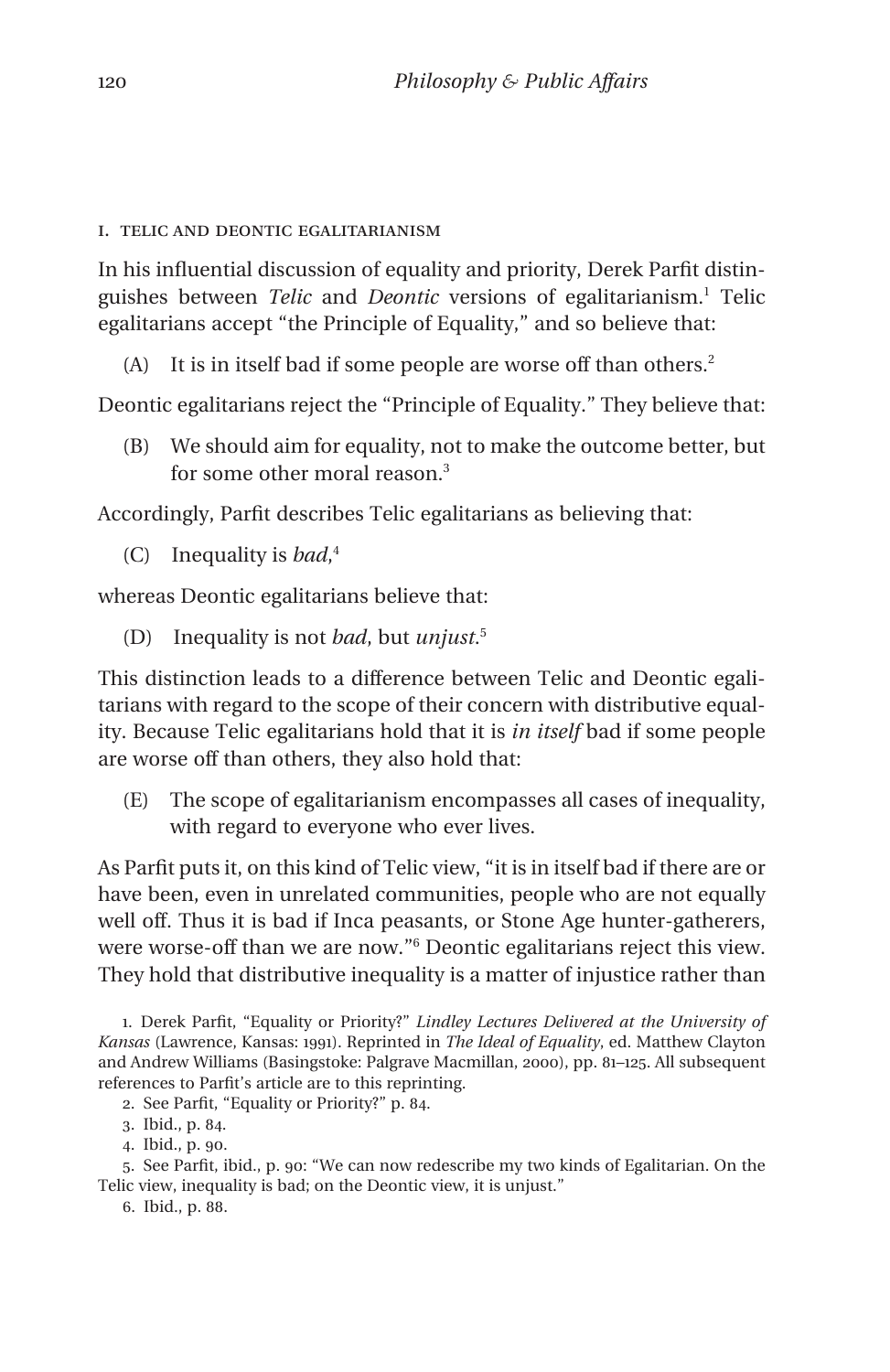badness, and that "injustice ... necessarily involves wrong-doing."7 Hence, when a Deontic egalitarian objects to inequality, her objection "is not really to the inequality itself. What is unjust, and therefore bad, is not strictly the state of affairs, but the way in which it was produced."8 Deontic egalitarians, according to Parfit, should therefore hold that:

(F) The scope of egalitarianism is restricted to those cases of inequality that result from injustice, and thereby to cases of inequality that result from wrongdoing.

Given (F), Deontic egalitarians, as Parfit presents them, do not think that *natural* inequalities are morally significant; and hence such inequalities do not call for redress or redistribution. Telic egalitarians, on the other hand, believe that inequality is bad whatever its cause.

Parfit's distinction between Telic and Deontic forms of egalitarianism is a helpful one, and has been widely adopted in the subsequent literature on equality and priority.9 Nevertheless, it divides the conceptual territory in a potentially misleading way, and thereby obscures some of the most plausible varieties of egalitarianism.

In its most attractive versions, egalitarianism is neither Telic nor Deontic, in the senses given above. The forms of egalitarianism that Parfit's distinction obscures are the different varieties of instrumental egalitarianism, including what I will call *Non-Intrinsic egalitarianism*. Although Parfit mentions views of this kind, they cannot be accommodated within his characterization of the distinction between Telic and Deontic egalitarianism. Telic views accept Claims (A), (C), and (E). Deontic views accept Claims (B), (D), and (F). But, as we shall see, the most plausible forms of Non-Intrinsic egalitarianism reject both (A) and (B), accept (C), and reject both (E) and (F).

By way of illustrating these claims, let us consider some of the main reasons that we might have for being egalitarians. Following T. M. Scanlon, we might hold that inequality is bad because (a) the alleviation of inequality is often a condition for the reduction of suffering and deprivation; because (b) inequality creates stigmatizing differences in status;

<sup>7</sup>. Ibid., p. 90.

<sup>8</sup>. Ibid., p. 90.

<sup>9</sup>. See, for example, Dennis McKerlie, "Equality," *Ethics* 106 (1996): 274–96; and Andrew Mason, "Introduction," in *Ideals of Equality*, ed. Andrew Mason (Oxford: Blackwell, 1998), pp. vii–xi.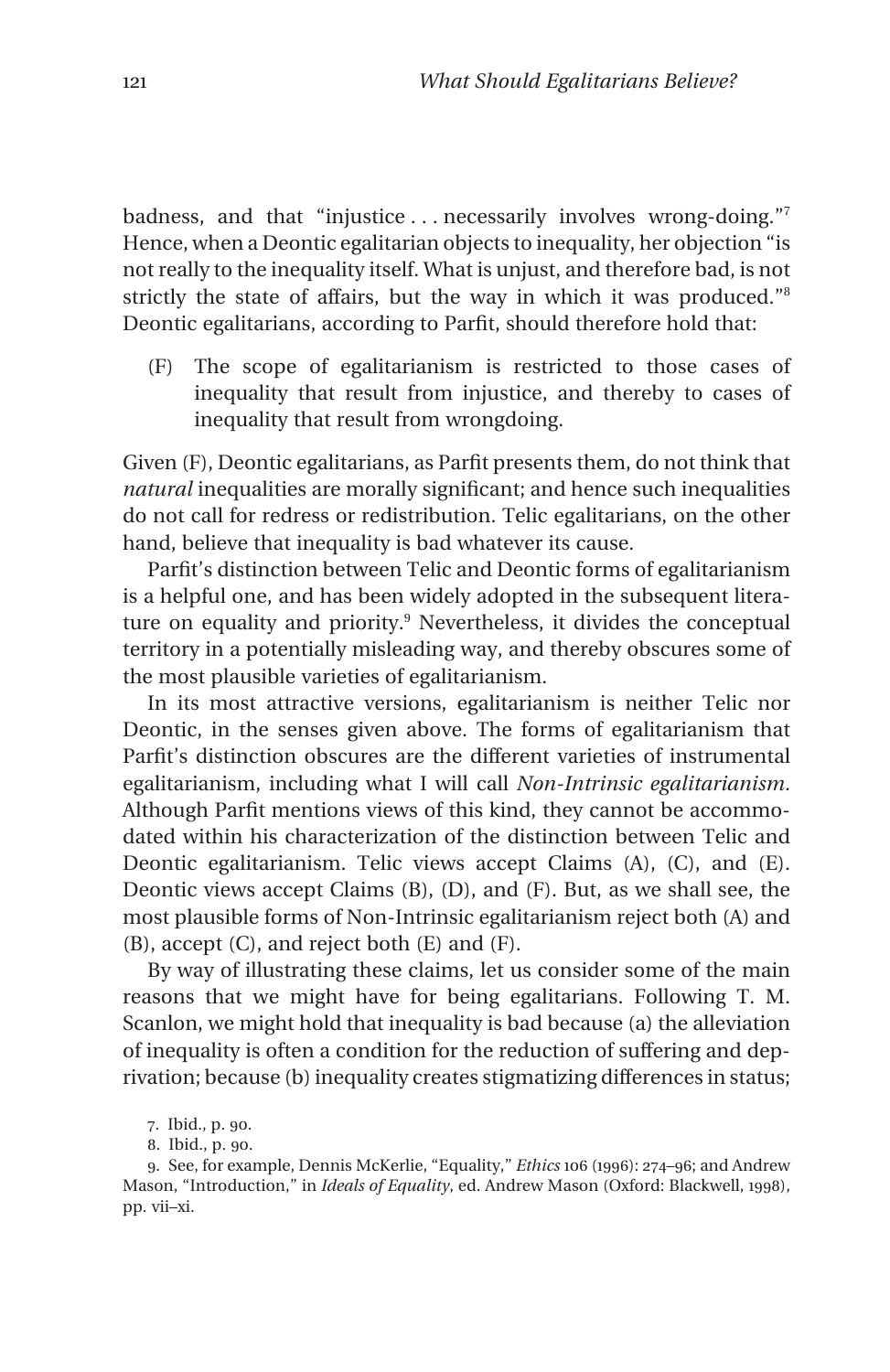and because (c) inequality leads to unacceptable forms of power and domination.10 John Rawls also identifies some of the ways in which inequality can be bad, using some of the same categories as those identified by Scanlon. Rawls thinks that inequality can be undesirable because (a) it sometimes prevents the satisfaction of people's basic needs, even in conditions in which there is not real material scarcity. Like Scanlon, Rawls also stresses the ways in which inequality can (b) lead to inequalities in social status "that encourage those of lower status to be viewed both by themselves and by others as inferior."11 Rawls further holds, like Scanlon, that inequality can be bad insofar as (c) it leads to the domination of one part of society by the rest.<sup>12,13</sup>

10. See T. M. Scanlon, "The Diversity of Objections to Inequality," delivered as the Lindley Lecture at the University of Kansas (Lawrence, Kansas: 1996), reprinted in his *The Difficulty of Tolerance* (Cambridge: Cambridge University Press, 2003), pp. 202–18. Scanlon also gives two further kinds of considerations in favor of reducing inequality, both of which are more purely Deontic, in Parfit's sense. These egalitarian reasons are given by the fact that "some forms of equality are essential preconditions for the fairness of certain procedures" (p. 205) and because "procedural fairness sometimes supports a case for equality of outcomes" (p. 207). That both types of consideration involve a version of Deontic egalitarianism is clear from the connection drawn between equality and fair or just procedures. See also T. M. Scanlon, "When Does Equality Matter?," unpublished manuscript, where he characterizes these kinds of reasons under the headings 'Procedural Fairness' and 'Unequal Benefits', respectively.

11. See John Rawls, *Justice as Fairness: A Restatement* (Cambridge, Mass.: Harvard University Press, 2001), p. 131.

12. John Rawls, *Justice as Fairness*, pp. 130–31 (§39, "Comments on Equality"). Like Scanlon, Rawls also gives more purely Deontic considerations in favor of reducing inequality, relating to the significance of fair procedures. See also John Rawls, *Lectures on the History of Political Philosophy* (Cambridge, Mass.: Harvard University Press, 2007), pp. 244–48. Rawls acknowledges his indebtedness to Scanlon with regard to his treatment of "the reasons for regulating social and economic inequalities" (*Justice as Fairness*, p. 130) in both books. (See *Justice as Fairness*, p. 130, fn. 48; *Lectures on the History of Political Philosophy*, p. 246, fn. 6.)

13. Rawls also addresses the ways in which the effects of inequality can be bad in *The Law of Peoples* (Cambridge, Mass.: Harvard University Press, 1999), §16.1, "Equality among Peoples," pp. 113–15. Here, Rawls retains the focus on suffering and basic needs (i.e., consideration [a]), and on the deontic idea of procedural fairness, as well as on self-respect, servility, and deference (i.e., consideration [b]). It is interesting to note, however, that, as against the discussion in *Justice as Fairness*, Rawls does not emphasize the badness of inequality in terms of its giving rise to relations of domination in *The Law of Peoples*. One may speculate that, had Rawls allowed the particular significance of considerations of relations of domination in his discussion of equality among 'peoples', then, given the prevalence of such relations in the interactions of wealthy 'peoples' with poorer 'peoples', it would have been much more difficult for him to maintain his objections to more robustly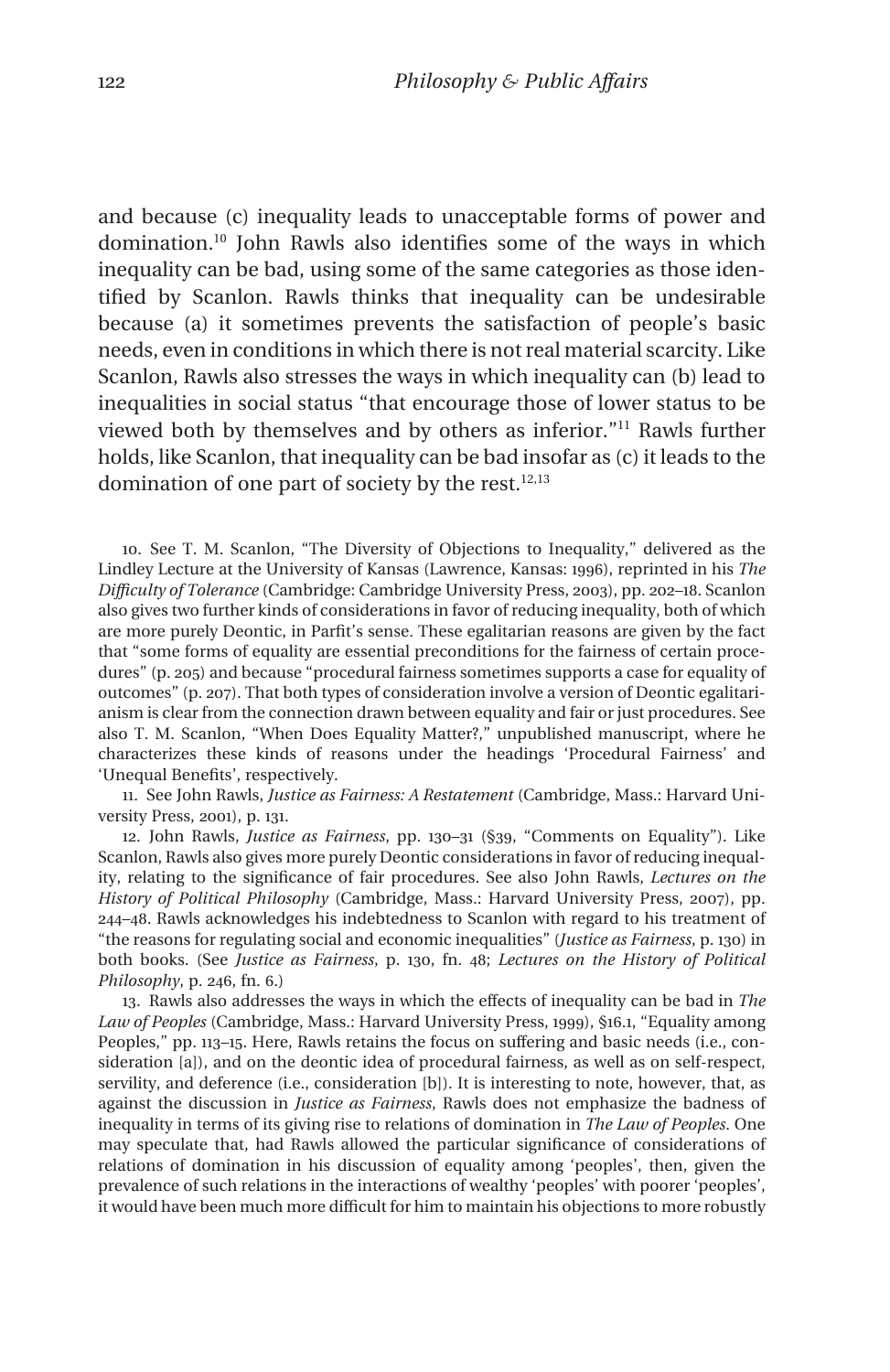In his discussion of the different ways in which inequality can be instrumentally valuable, Parfit follows Thomas Nagel in claiming that we may also object to inequality because (d) it weakens self-respect, especially the self-respect of the worst-off.<sup>14</sup> Both Rawls and Parfit also point out that we may object to inequality on the basis of the consideration that (e) inequality creates servility and deferential behavior, given that "we may think it bad for people if they are servile or too deferential, even if this does not frustrate their desires, or affect their experienced well-being."15 Nagel further holds (although he does not explore the argument in detail) that we may object to inequality because it undermines healthy fraternal social relations and attitudes in society as a whole.<sup>16</sup>

Let us give the name *Non-Intrinsic egalitarianism* to any view that appeals to some subset of these reasons (a)–(f) for reducing inequality. There are clearly a plurality of reasons to be distributive egalitarians, and we might accept all or only some of them. Whatever the precise set of egalitarian reasons we find most compelling, it is plausible to think that some variety of Non-Intrinsic egalitarianism, accepting some or all of considerations (a)–(f), is the most compelling kind of egalitarian view.

If we accept a version of Non-Intrinsic egalitarianism, what should we say about the badness of inequality, and about Claims (A) and (B)? Claim (A) seems extravagant and undermotivated. Why should it be *in itself* bad for inequality to exist? Inequality is a great evil, but the kinds of reasons given under  $(a)$ – $(f)$  appear to capture the variety of ways in

egalitarian or redistributive forms of international distributive justice. But I shall not pursue this thought within the bounds of the present discussion.

<sup>14</sup>. Parfit, ibid., p. 86. See also Thomas Nagel, "Equality," in his *Mortal Questions* (Cambridge: Cambridge University Press, 1979), pp. 106–27, esp. at p. 106.

<sup>15</sup>. Ibid., p. 86. See also Rawls, *Justice as Fairness*, p. 131.

<sup>16</sup>. See Nagel, "Equality," p. 108, where he says that: "There are two kinds of argument for the intrinsic value of equality, communitarian and individualistic. According to the communitarian argument, equality is good for a society taken as a whole. It is a condition of the right kind of relations among its members, and of the formation in them of healthy fraternal attitudes, desires and sympathies." Having identified the 'communitarian' argument for equality, Nagel then moves on in his essay to devote his attention solely to 'individualistic' arguments. As Parfit rightly points out (Parfit, ibid., p. 86), Nagel's terminology is somewhat misleading here, as he takes himself to be discussing different kinds of argument for the *intrinsic* value of equality. It would be more natural to think of these 'communitarian' considerations as supporting an instrumental or non-intrinsic understanding of the value of equality.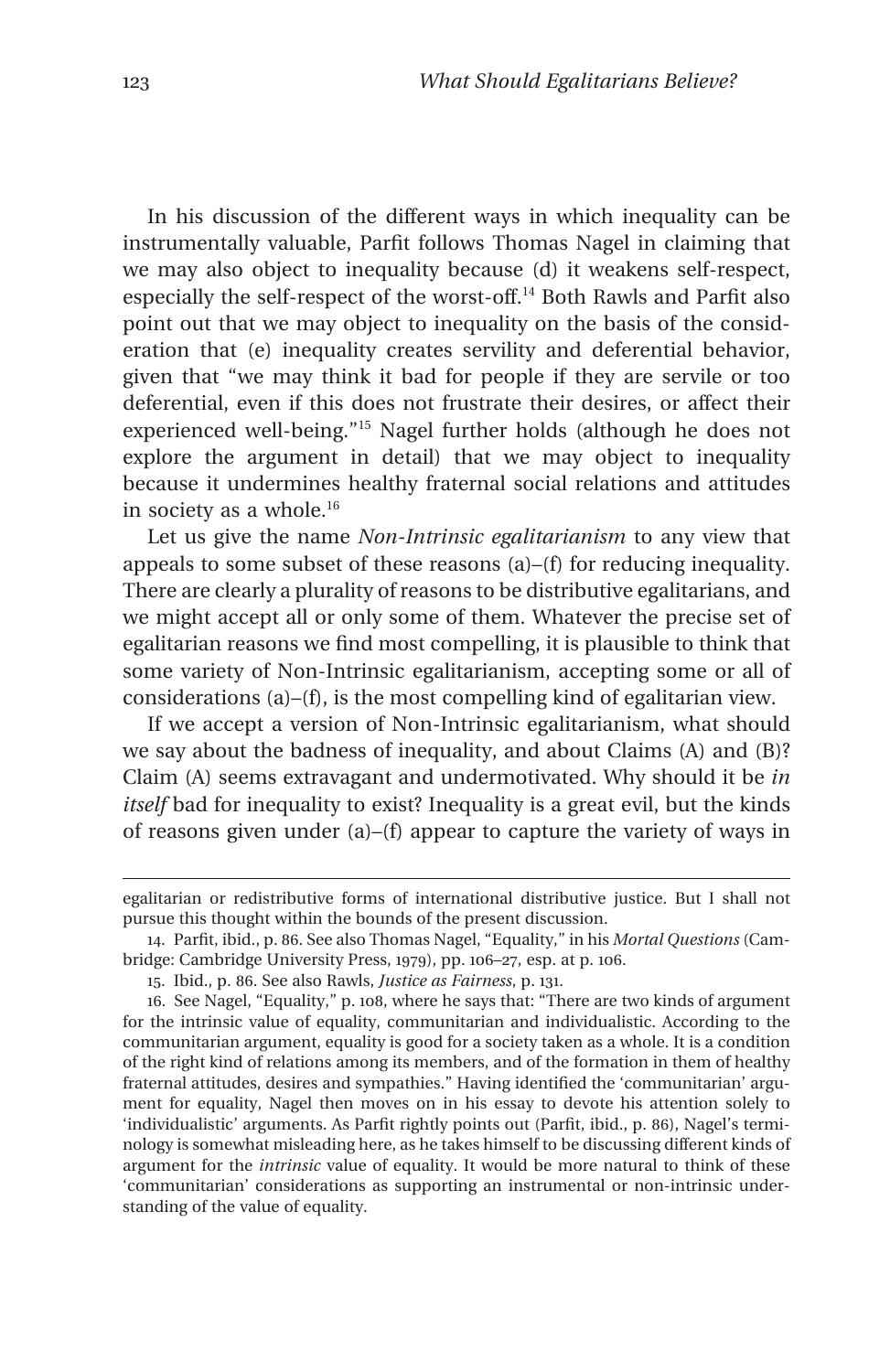which this badness is grounded, and with reference to which it can be explained. Indeed, the sheer variety of ways in which inequality is nonintrinsically bad demonstrates precisely why we have such good reason to eradicate inequalities where this is possible. If, on the other hand, we accept Claim (A), the ideal of equality can seem unduly obscure and abstract: as a merely *arithmetic* goal, the value of which is impossible to grasp. It is difficult to understand the great badness of inequality, and the moral urgency of its eradication, if one endorses Claim (A), and does not consider reasons (a)–(f). So, Non-Intrinsic egalitarians should reject Claim (A).

However, Non-Intrinsic egalitarians should also reject Claim (B). We need not appeal to "some other moral reason" over and beyond the badness of states of affairs, in order to motivate a concern for the elimination of inequality. Non-Intrinsic egalitarians should claim, with Telic egalitarians, that it is bad that some are worse off than others. They should part company from Telic egalitarians, however, insofar as they should deny that that badness is an unanalyzable form of intrinsic badness. Thus, Non-Intrinsic egalitarian views are not forms of Telic egalitarianism, as Parfit presents the view, as they do not posit any intrinsic badness of inequality. Unlike Deontic views, however, they are concerned with the goodness and badness of states of affairs, and not just with rights-claims or questions of justice. One can be concerned about the goodness and badness of states of affairs without that concern being limited to intrinsic badness. This should not be surprising, given that not all forms of badness are intrinsic badness. But, given that its focus is on the badness of inequality, rather than its connection to claims of right or justice, Non-Intrinsic egalitarianism is also not a form of Deontic egalitarianism. Thus, Non-Intrinsic egalitarians should reject both (A) and (B). Their view is therefore neither Telic nor Deontic in Parfit's terms.

Now, some views favor egalitarian outcomes without appeal to distinctively egalitarian reasons. For example, utilitarians may favor some degree of equality of condition, as a consequence of the diminishing marginal utility of greater benefits. On such a utilitarian view, we should favor an egalitarian distribution by virtue of an appeal to the nonegalitarian reason that such a distribution maximizes total overall welfare. Other views may favor equality as a precondition for the achievement of some other aim, such as a society in which there is a greater realization of the goods of free or autonomous agency, or a society that better meets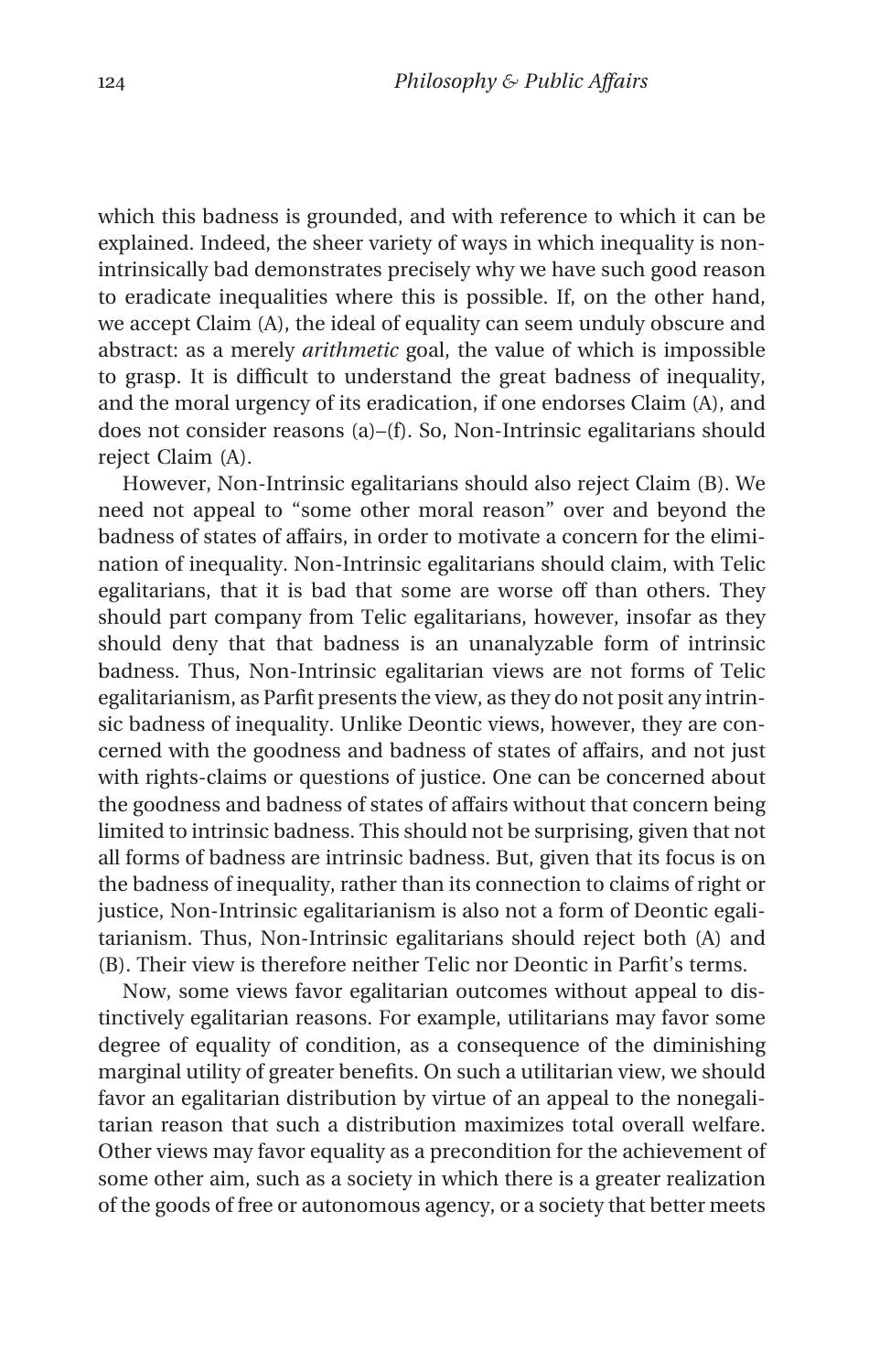the social preconditions for democratic politics. $17,18$  We might describe such views, which are egalitarian in a fairly contingent sense, as forms of *Weak* egalitarianism. But Non-Intrinsic egalitarianism should not be viewed as a form of Weak egalitarianism. Instead, it is egalitarian in a more robust sense, and should be seen as a Strong egalitarian view.

The 'strongly egalitarian' credentials of Non-Intrinsic egalitarianism should become clear when we come to examine the content, and interconnections, of the egalitarian considerations (a)–(f). These egalitarian reasons can, with one exception, best be understood as elements that together constitute a complex background picture of how people should live together as equals. I shall begin with the one exception to this claim: namely type-(a) considerations, which state that the reduction of inequality is often a prerequisite for the alleviation of suffering or deprivation. This particular consideration counts in favor of distributive equality, but does so on the basis of underlying reasons which are

17. We may, for example, share Rousseau's belief that equality is necessary for the preservation of freedom. As Rousseau famously puts it at the start of Chapter 11 of Book 2 of *The Social Contract*: "If one inquires precisely into what the greatest good of all consists in, which ought to be the end of every system of legislation, one will find that it comes down to these two principal objects, *freedom* and *equality*. Freedom, because any individual dependence is that much force taken away from the State; equality, because freedom cannot subsist without it." (See Rousseau, "Of the Social Contract," 2: 11.1, in *The Social Contract and Other Later Political Writings*, ed. Victor Gourevitch [Cambridge: Cambridge University Press, 1997], p. 78.)

18. Alternatively, we might believe that distributive equality is important because the distribution of property rights within the economy has a deep effect on the distribution of (negative) freedom. For example, consider G. A. Cohen's convincing argument that the distribution of money (or, more generally, of sets of property-entitlements) in an economy amounts to a particular distribution of freedoms and unfreedoms. If Cohen is right about the relationship between money and freedom, then it might turn out that the best way to maximize overall freedom within a society would be to equalize individuals' economic position. This would generate another potential line of argument in favor of distributive equality. See Cohen's important paper on "Freedom and Money," published online at [http://www.utdt.edu/Upload/\\_](http://www.utdt.edu/Upload/_115634753114776100.pdf)115634753114776100.pdf (Buenos Aires, Argentina: Universidad Torcuato di Tella, 2001); see also G. A. Cohen, "Capitalism, Freedom and the Proletariat," in *The Idea of Freedom: Essays in Honour of Isaiah Berlin*, ed. Alan Ryan (Oxford: Oxford University Press, 1979); G. A. Cohen, "Appendix: On Money and Liberty," in *Equality*, ed. Jane Franklin (London: Institute of Public Policy Research, 1997); and Jeremy Waldron, "Mr. Morgan's Yacht," in *The Egalitarian Conscience: Essays in Honour of G. A. Cohen*, ed. Christine Sypnowich (Oxford: Oxford University Press, 2006). I shall not pursue these 'freedom-based' lines of argument within this article, but merely note them as potential alternative ways of arguing for distributive equality from premises that are not themselves fundamentally egalitarian.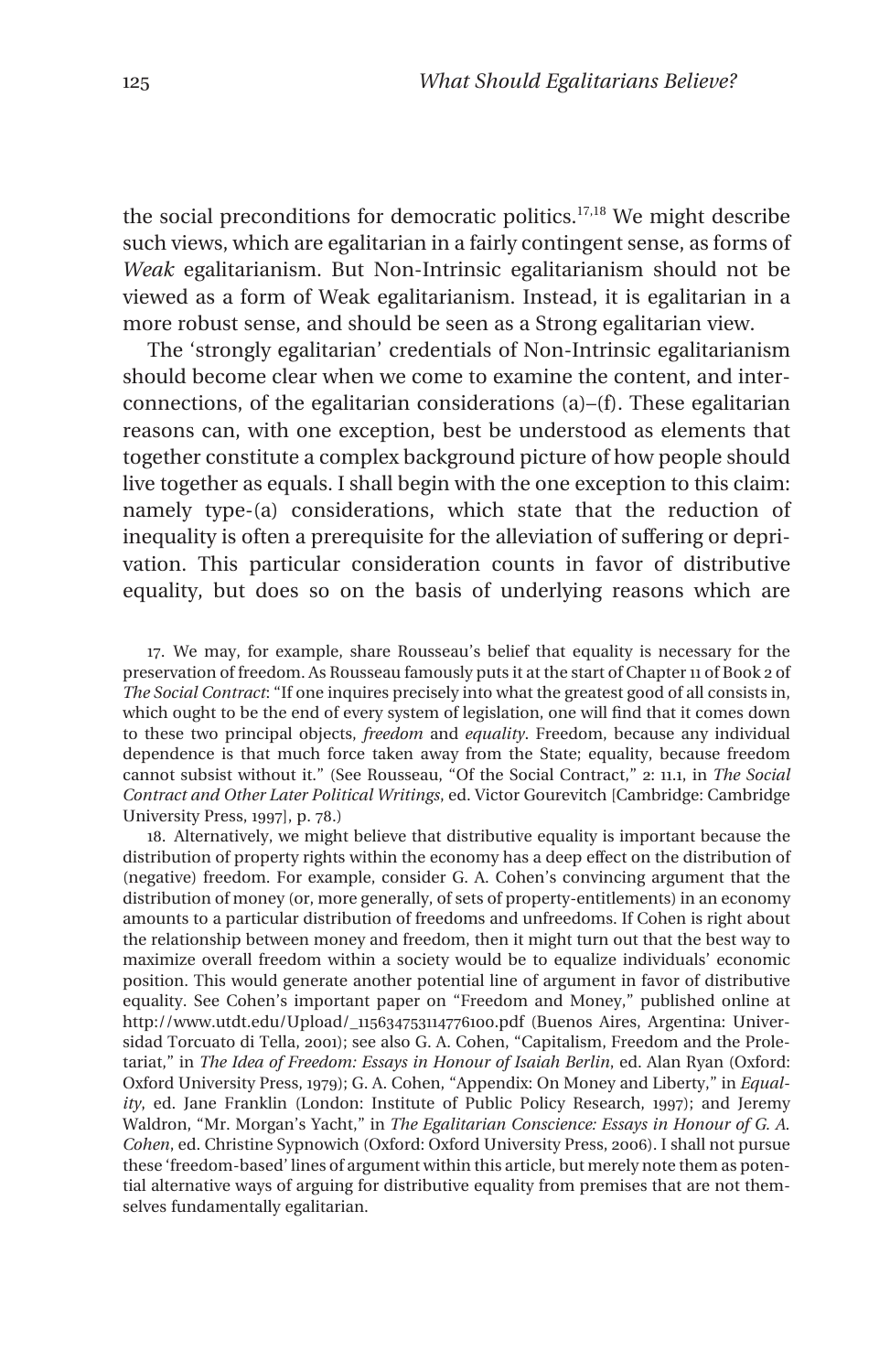themselves simply humanitarian, rather than being distinctively egalitarian at this deeper level. Thus, consideration (a) is itself only weakly egalitarian, in the same way that the democratic or utilitarian views mentioned above are themselves only weakly egalitarian. An egalitarian view that appealed only to reasons of type (a) would thus not itself be strongly egalitarian. Therefore, for the sake of terminological tidiness, and so as to preserve the truth of the claim that Non-Intrinsic egalitarianism is a strongly egalitarian view, we should modify the definition of Non-Intrinsic egalitarianism to include only those egalitarian views that appeal to some subset of considerations  $(b)$ – $(f)$ , whether or not they additionally appeal to humanitarian considerations such as (a), or any other type of weakly egalitarian consideration.

Having registered this one minor exception, and refined our definition of Non-Intrinsic egalitarianism, we can now turn to an examination of the strongly egalitarian nature of reasons (b)–(f). To recall, these reasons recommend the promotion of distributive equality, given that inequality: (b) creates stigmatizing differences in status, whereby the badly-off feel like, and are treated as, inferiors;<sup>19</sup> (c) creates objectionable relations of power and domination; (d) weakens self-respect (especially of the worst-off); (e) creates servility and deferential behavior; and (f) undermines healthy fraternal social relations.

Let us start with an examination of consideration (b). Rawls and Scanlon both take reasons of this kind to get to the center of what is wrong with distributive inequality. When discussing the effect of inequality on social status, Rawls claims that this brings us "closer to what is wrong with inequality in itself." As he puts it:

Significant political and economic inequalities are often associated with inequalities of social status that encourage those of lower status to be viewed both by themselves and by others as inferior. This may arouse widespread attitudes of deference and servility on one side and a will to dominate and arrogance on the other. These effects of social and economic inequalities can be serious evils and the attitudes they engender great vices.<sup>20</sup>

So, for Rawls, inequalities lead to manifestations of "serious evil" and "great vice," whereby those evils and vices are themselves best

<sup>19</sup>. See Scanlon, "The Diversity of Objections to Inequality," p. 204.

<sup>20</sup>. Rawls, *Justice as Fairness*, p. 131.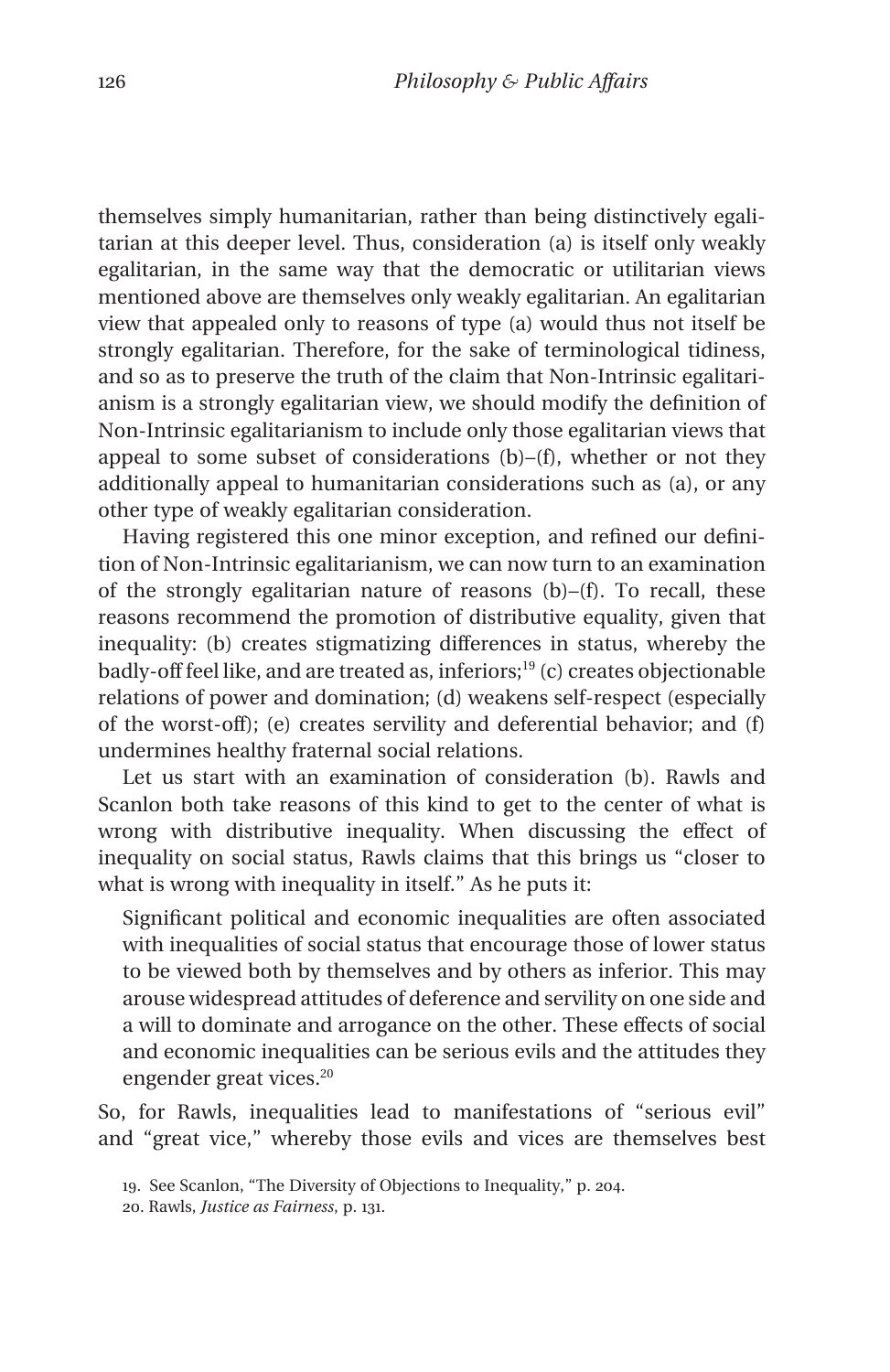understood as violating an important conception of human beings as equals.21 As Rawls points out, status-harms wear their specifically inegalitarian character on their sleeve, as status itself is inherently a hierarchical and positional good, in that

in a status system, not everyone can have the highest rank. High status assumes other positions beneath it; so if we seek a higher status for ourselves, we in effect support a scheme that entails others having lower status.<sup>22</sup>

Given the positional nature of status as a good, only a robustly egalitarian distribution of status, with individuals viewing each other as citizens, living as equals, with equal standing, avoids the dangers of stigmatization.23

Rawls's diagnosis of the "evils" involved in these kinds of inegalitarian status-harms already makes links to other elements of the set of nonintrinsic egalitarian reasons. He mentions the tendency of status inequalities to generate servility and deference (hence forging a link to consideration [e]), as well as arousing the will of some to dominate others (linking to consideration [c]). Needless to say, the existence of social relationships characterized by stark hierarchies of status, and marked by relations of domination, deference, and servility, preclude the existence of the sort of healthy fraternal social relations mentioned under consideration (f). It would be plausible to add that, just as the interpersonal manifestation of inequalities of status is linked to the generation of servility and domination, so the *inner* experience of reduced social status is associated with the loss of self-respect (linking to consideration [d]). Thus, an exploration of the nature of the evils attendant on status inequalities quickly brings us to see the interconnections between each member of the set of egalitarian considerations (b)–(f).

21. In which claim Rawls takes himself explicitly to be echoing the Rousseau of the *Discourse on the Origins of Inequality*. See Rawls, *Justice as Fairness*, p. 131, fn. 50.

22. Rawls, *Justice as Fairness*, p. 131. See also Rawls's discussion of Rousseau's ideas on equality, in John Rawls, *Lectures on the History of Political Philosophy*, pp. 244–48.

23. As Rawls puts it, this "suggests Rousseau's solution, followed (with modifications) in justice as fairness: namely, the fundamental status in political society is to be equal citizenship, a status all have as free and equal persons. (See Rousseau, *Social Contract* [1762])." See Rawls, *Justice as Fairness*, p. 132; and also Rawls, *Lectures on the History of Political Philosophy*, pp. 246–48.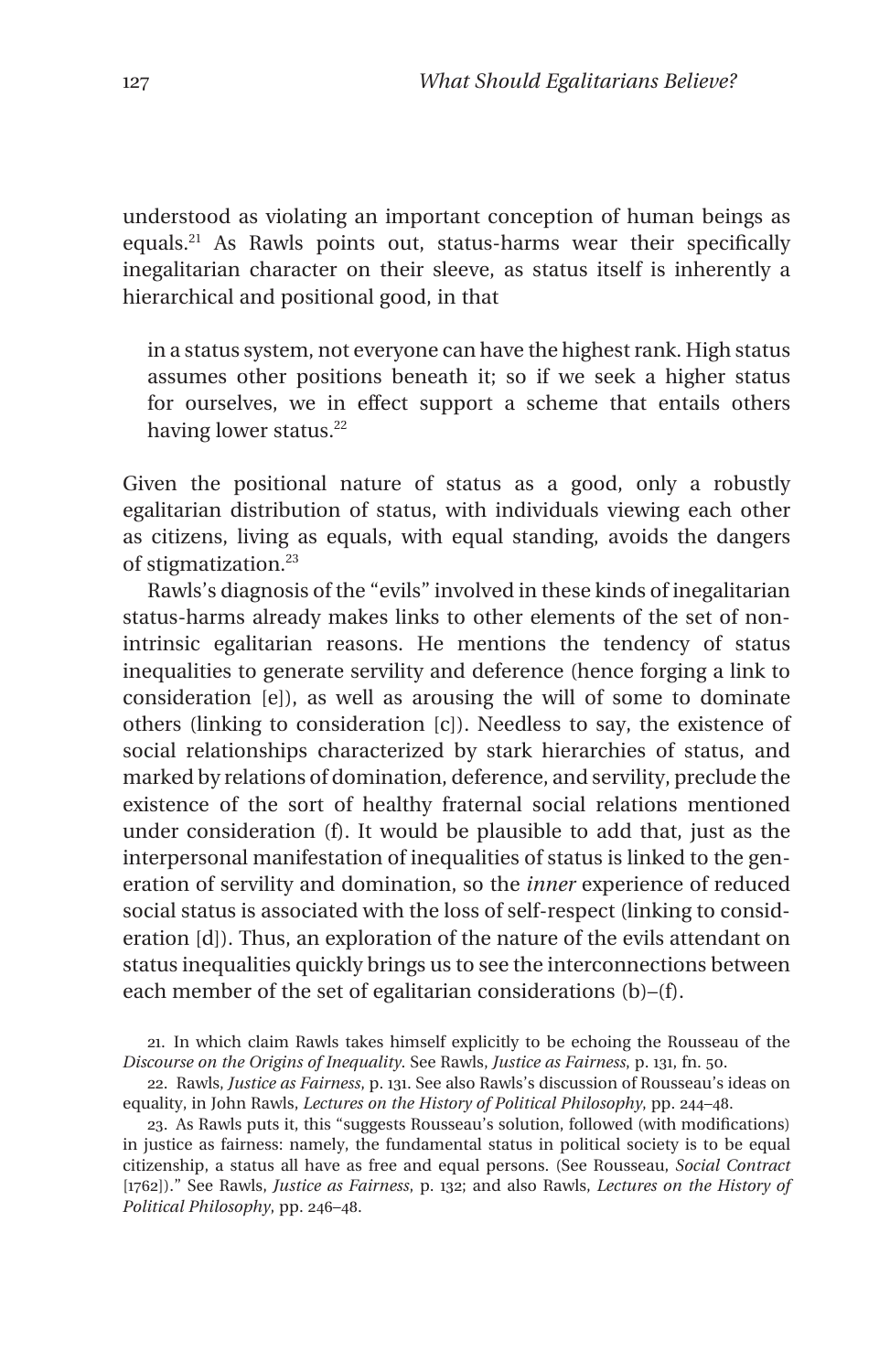We may view consideration (b), the objection to stigmatizing differences in status, as providing the best route to understanding the egalitarian nature of the full set of Non-Intrinsic egalitarian reasons ([b]–[f]) for opposing distributive inequalities. Such offensive status-harms, when they are internalized, prevent individual agents from viewing themselves as self-authenticating sources of valid claims (to use Rawls's terms), $^{24}$  living as equals among others of the same status. In so doing, they undermine our self-respect (consideration [d]), and are thereby corrosive of the secure sense of standing and of agency that is essential to our dignity as agents. It is important to note here that the conception of self-respect that is in play is itself a distinctively egalitarian idea: it is the idea of one's self-conception as an efficacious and undominated agent (linking here also to consideration [c]), enjoying an equality of standing with others.<sup>25</sup> One might wish to say that this conception of equality is, in essence, an egalitarian conception of *amour-propre*. Such self-respect is inconsistent with living under conditions of domination, or of being under the arbitrary power of others.<sup>26</sup>

There is a sense, therefore, in which the Non-Intrinsic egalitarian considerations (b)–(f) fit together as a unified whole. They share a common underlying basis in a particular kind of egalitarian vision of how people might live together as equals. Our concern with each of the

24. See Rawls, *Justice as Fairness*, pp. 23–24; or, for Rawls's earlier usage of "self*originating* sources of valid claims," see John Rawls, "Kantian Constructivism in Moral Theory," *Journal of Philosophy* 77 (1980): 515–72, at 543–48. As Rawls has it: "To return to equality, we say: everyone is equally capable of understanding and complying with the public conception of justice; therefore all are capable of honoring the principles of justice and of being full participants in social cooperation throughout their lives. On this basis, together with each person's being a self-originating source of valid claims, all view themselves as equally worthy of being represented in any procedure that is to determine the principles of justice that are to regulate the basic institutions of their society" ("Kantian Constructivism in Moral Theory," p. 546).

25. For elaboration of a general conception of respect for persons as involving an irreducibly 'second-personal' element, see Stephen Darwall, "Respect and the Second-Person Standpoint," *Proceedings and Addresses of the American Philosophical Association* 78 (2004): 43–59; and Stephen Darwall, *The Second-Person Standpoint: Morality, Respect and Accountability* (Cambridge, Mass.: Harvard University Press, 2006).

26. As Rawls puts it at *Lectures on the History of Political Philosophy*, p. 248: "Given our needs as persons and our natural indignation at being subject to the arbitrary power of others (a power that makes us do what they want, and not what we both can will *as equals*) the clear answer to the problem of inequality is equality at the highest level, as formulated in the social compact" [my emphasis].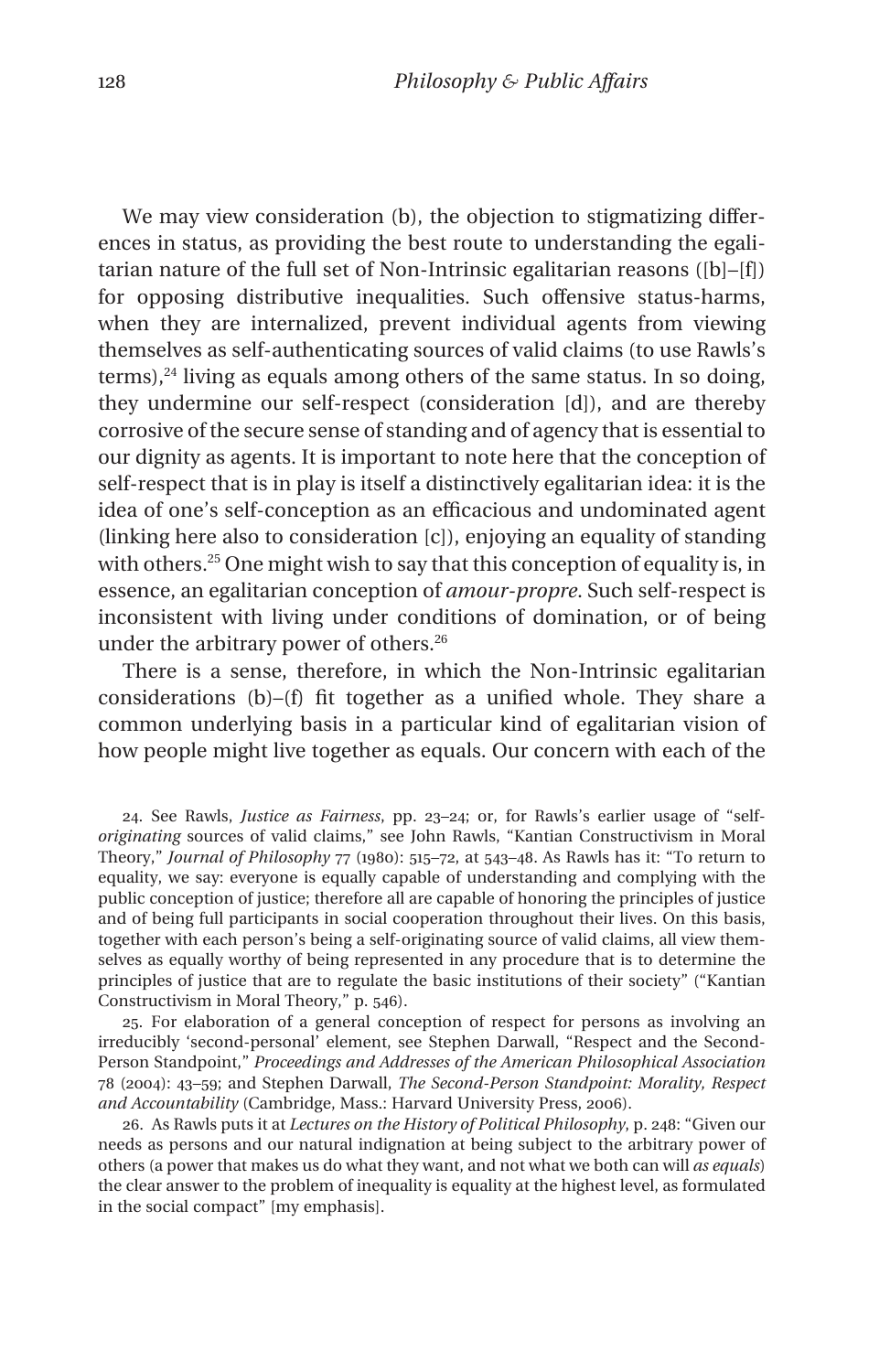considerations (b)–(f) is, therefore, a concern with each of a number of ways in which that egalitarian ideal might fail to be realized. As Scanlon points out, "the ideal of a society in which people all regard one another as equals has played an important role in radical egalitarian thinking—a more important role than the idea of distributive justice which dominates much discussion of equality in our own time."27 Scanlon is surely correct here, as regards the dominant themes in the history of egalitarian thought, at least since Rousseau. Indeed, Rousseau himself can plausibly be seen as endorsing the full set of egalitarian considerations  $(b)$ – $(f)$ : from the significance of avoiding domination, to the harms of unequal status, to the significance of eradicating inequality as a condition for the preservation of the secure self-respect of all.28 Thus, Non-Intrinsic egalitarianism is a kind of egalitarian view that finds support in the history of egalitarian thought, and that concerns itself with normative ideals and aspirations that have long motivated egalitarian politics. Indeed, as this article argues, we need not view ourselves as facing a strict dichotomy between ideals of social equality and ideals of distributive equality; rather, we can see the former as providing a foundation for the latter, via

<sup>27</sup>. Scanlon, "Diversity of Objections to Inequality," pp. 204–05.

<sup>28</sup>. There is therefore a sense in which Non-Intrinsic egalitarianism is itself a Rousseauvian position. A detailed discussion of Rousseau's views on equality, and of his endorsement of the Non-Intrinsic egalitarian considerations (b)–(f), is outside the scope of the current discussion. But we should not be surprised that considerations (b)–(f) should occur together in the work of an egalitarian political theorist like Rousseau; for these five kinds of egalitarian reasons intersect with one another, and find a common home in a plausible egalitarian vision of the characteristics that a society of equals must have. For Rousseau's views, see Jean-Jacques Rousseau, "Discourse on the Origin and Foundations of Inequality Among Men, Or Second Discourse," in *The Discourses and Other Early Political Writings*, ed. Victor Gourevitch (Cambridge: Cambridge University Press, 1997); "Of the Social Contract," in *The Social Contract and Other Later Political Writings*, ed. Victor Gourevitch (Cambridge: Cambridge University Press, 1997); and *Emile, Or On Education*, trans. Allan Bloom (New York: Basic Books, 1979). For instructive discussion of the relationship between equality, domination, status, and *amour-propre* in Rousseau's writings, see Christopher Bertram, *Rousseau and the Social Contract* (London: Routledge, 2004), esp. chaps. 2 and 5; Nicholas Dent, *Rousseau* (London: Routledge, 2005), esp. pp. 39–41, 57–74, and 104–07; and John Rawls, *Lectures on the History of Political Philosophy*, pp. 189–248, esp. pp. 231–35 and 244–48. On the wide view of *amour-propre* defended by both Dent and Rawls, *amour-propre* is, in Kant's terms, "originally a desire merely for equality." See Rawls, ibid., pp. 198–99; Dent, ibid., pp. 104–05; and Immanuel Kant, *Religion within the Boundaries of Mere Reason*, ed. Allen Wood and George di Giovanni (Cambridge: Cambridge University Press, 1998), Book I, Section 1, Ak: VI: 27, p. 51.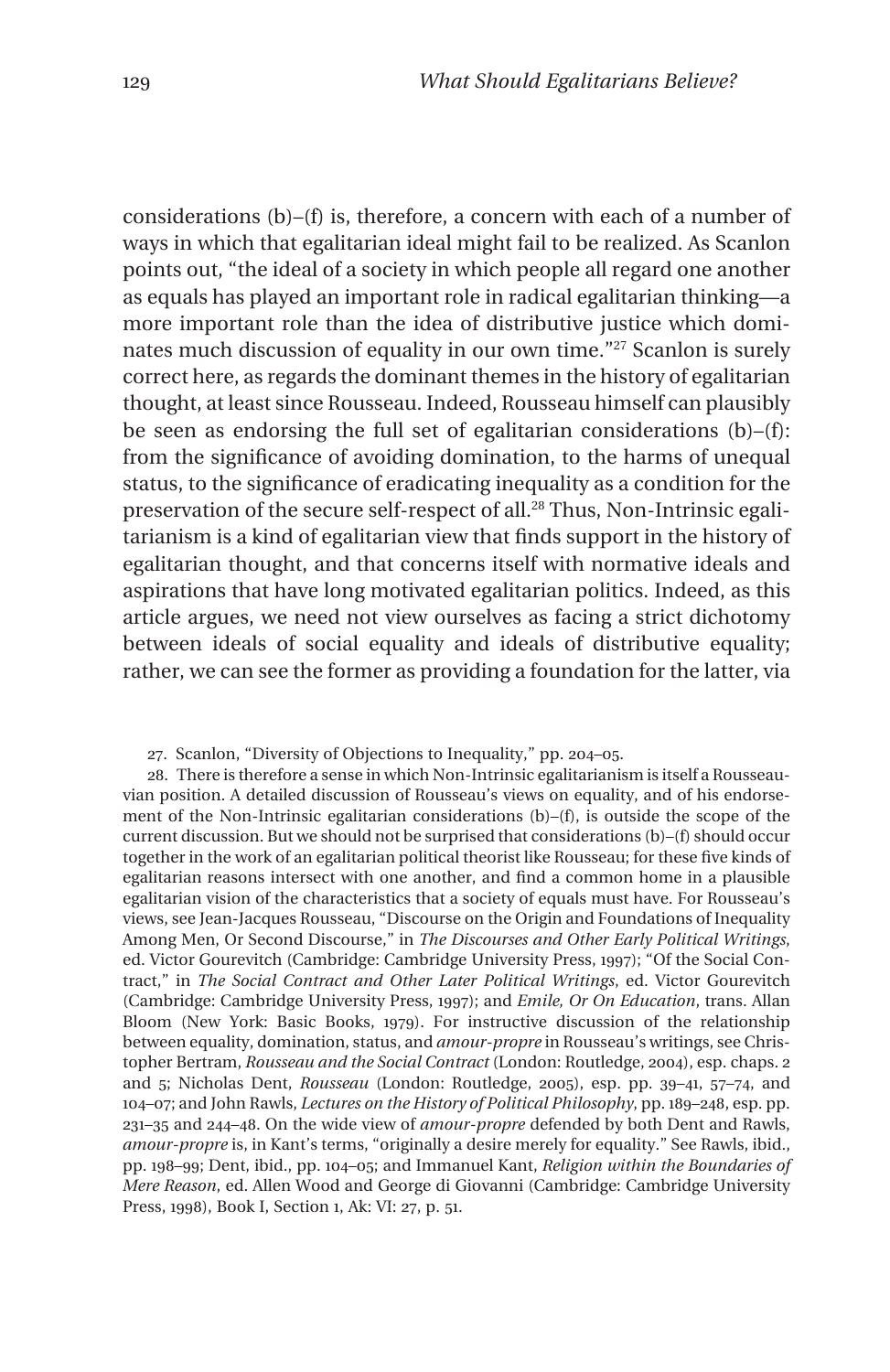the provision of the set of Non-Intrinsic reasons (b)–(f) that count in favor of distributive equality.29

The case should now be secure for why we should regard Non-Intrinsic egalitarianism as a strongly egalitarian view. The reasons to which Non-Intrinsic egalitarianism appeals are themselves generated by distinctively egalitarian concerns with the badness of servility, exploitation, domination, and differences in status. The badness of these outcomes can best be understood by virtue of the contrasting value of certain kinds of fraternal, egalitarian social relations. The existence of these kinds of social relations should itself be seen as intrinsically valuable, independent of the positive effects that such relations may have for individual welfare.30 States of affairs in which individual self-worth and fraternal social relations are undermined by domination and stigmatizing differences in status are, we might say, offensive to the dignity and standing of human agents.

There is, then, a sense in which Non-Intrinsic egalitarianism is, after all, a broadly Telic egalitarian view, as it ultimately appeals to a particular egalitarian conception of how states of affairs can be valuable or disvaluable. Such a view is nevertheless not the same as Parfit's version of (what we may call) 'pure' Telic egalitarianism. On the pure Telic view, distributive equality is *in itself* valuable, without any need to appeal to any further reasons. On the Non-Intrinsic egalitarian view, distributive equality is valuable because of its effects, and specifically by virtue of the fact that it brings about states of affairs that are themselves intrinsically valuable for egalitarian reasons. On this view, however, distributive equality is not, in itself, intrinsically valuable, and so the Non-Intrinsic egalitarian rejects Claim (A).

Ultimately we may come to the view that the terminological distinction between 'telic' and 'deontic' views is more misleading than it is

29. On equality as a social ideal, see also Elizabeth Anderson, "What Is the Point of Equality?" *Ethics*109 (1999): 287–337; David Miller, "Equality and Justice," in his *Principles of Social Justice* (Cambridge, Mass.: Harvard University Press, 1999), pp. 230–44; Samuel Scheffler, "What Is Egalitarianism?" *Philosophy & Public Affairs* 31 (2003): 5–39, and "Choice, Circumstance, and the Value of Equality," *Politics, Philosophy and Economics* 4 (2005): 229–53; R. H. Tawney, *Equality* (London: George Allen & Unwin, 1931); and C.A.R. Crosland, *The Future of Socialism* (Oxford: Jonathan Cape, 1956), esp. Part Four.

30. Recall that, as Parfit puts it, "we may think it bad for people if they are servile or too deferential, even if this does not frustrate their desires, or affect their experienced well being" (Parfit, ibid., p. 86).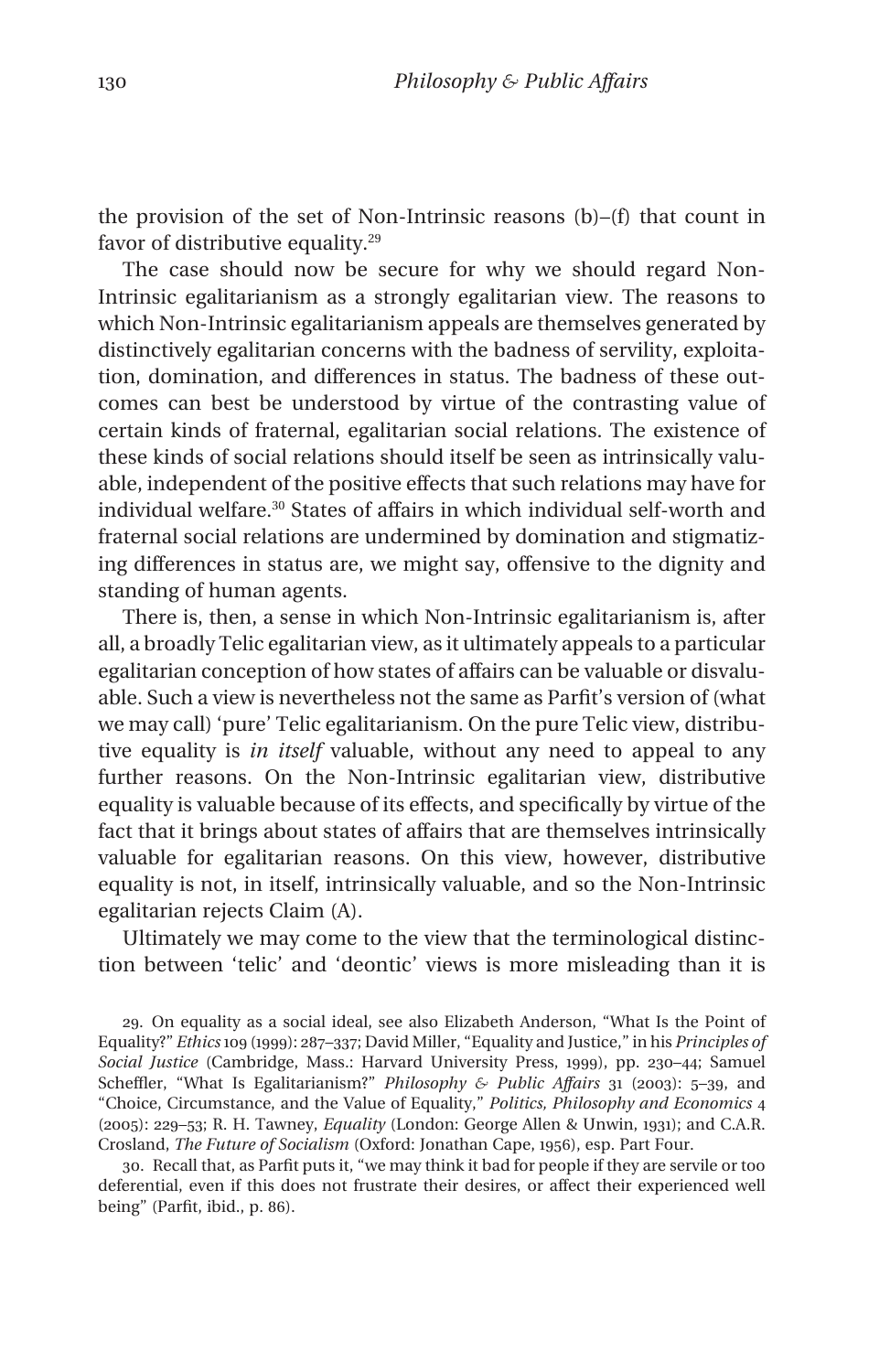useful. I have suggested that there is a sense in which Non-Intrinsic egalitarianism may seem like a species of telic view, despite not falling under Parfit's description of (pure) Telic egalitarianism. One may also take the (seemingly, but not actually, inconsistent) view that, when subjected to sufficient interrogation, Non-Intrinsic egalitarianism can in a sense be seen as a deontic view (again, despite not falling under Parfit's characterization of Deontic egalitarianism). This latter claim receives some support if our ultimate explanation of the value of egalitarian social relations, or of the disvalue of status-harms, relations of servility, or forms of domination, appeals to what individuals might be owed by virtue of respecting the dignity of human agents. $31$ 

We should also be clear that the connection between distributive egalitarianism and these broader egalitarian goals and values, although in some sense contingent, is not a weak one. If this connection were weak, then we might again, for different reasons, question whether Non-Intrinsic egalitarian views are strongly egalitarian at all. Yet it seems plausible to think that it is a deep social fact that we can realize the values embedded in the egalitarian considerations (b)–(f) only where substantial inequalities of condition have been eliminated. This 'deep social fact' therefore suggests a further sense in which Non-Intrinsic egalitarianism is a strongly egalitarian view. This social fact has two aspects: firstly, reductions in inequality almost always bring about improvements in states of affairs of the sort favored under considerations (b)–(f); secondly, such improvements are generally possible only where inequalities are reduced, and greater distributive equality is achieved. If this 'deep social fact' really does obtain, then Non-Intrinsic egalitarianism will reliably mandate the elimination of inequalities of condition, given that this is the only reliable route available for promoting the egalitarian values that generate considerations (b)–(f).

31. I therefore certainly agree with A. J. Julius, in his claim that "the opposition between deontological and teleological or consequentialist ethical views does not offer a notably stable or informative map of many of the disagreements that are routinely referred to it" (see A. J. Julius, "Basic Structure and the Value of Equality," *Philosophy & Public Affairs* 31 [2003]: 321–55, p. 323, fn. 4). Nevertheless, the ultimate basis of the telic/deontic distinction is properly outside the central concerns of this article. My claim regarding 'telic' and 'deontic' views is simply that Non-Intrinsic egalitarianism fits on neither side of the distinction, as characterized by Parfit, between Telic and Deontic forms of egalitarianism. This claim is consistent with, and orthogonal to, any claims about the ultimate coherence or informativeness of the distinction between teleological and deontological views.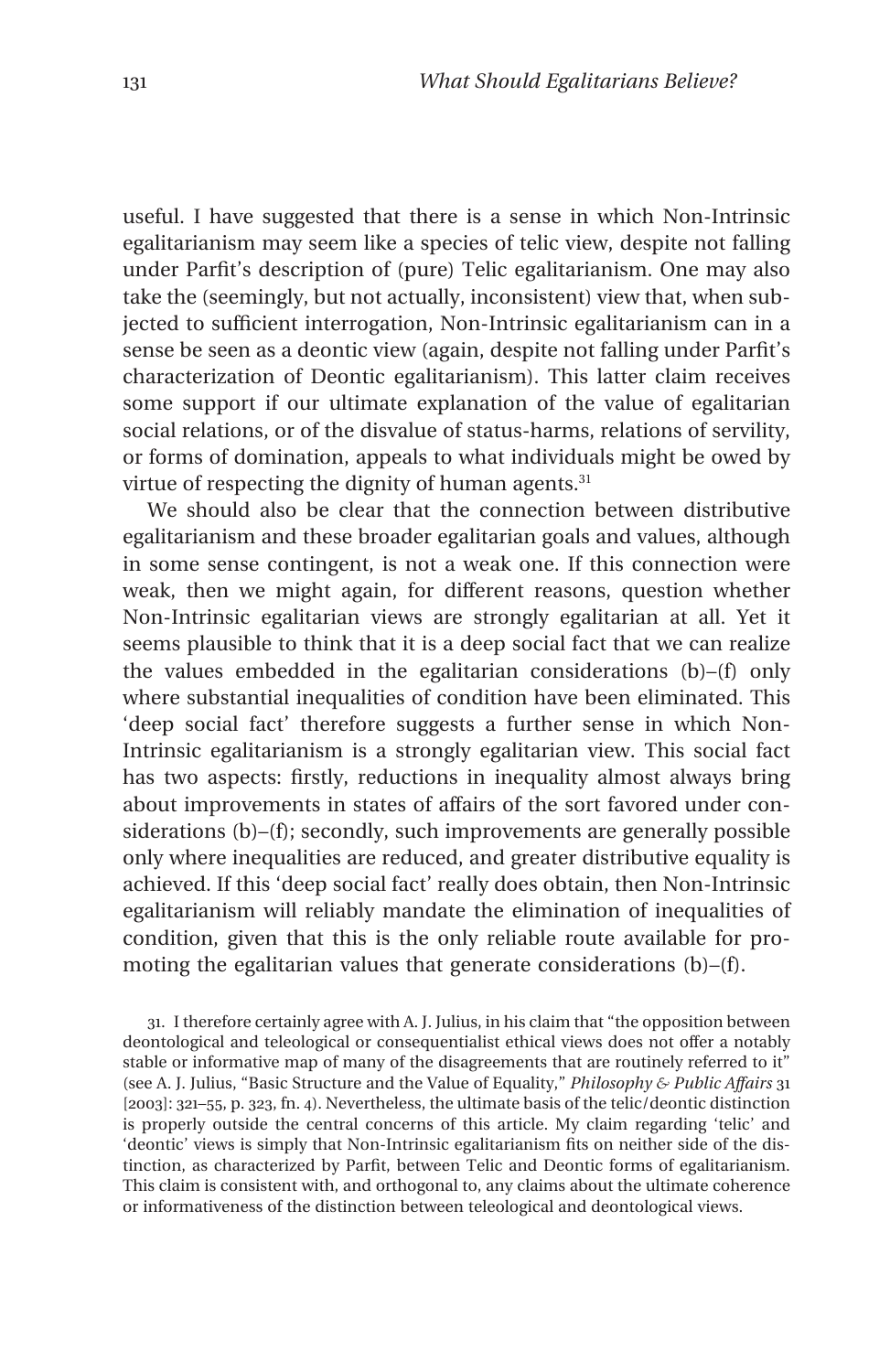Where does this leave us, then, with regard to what should be said, from the viewpoint of Non-Intrinsic egalitarianism, about the badness of inequality, and Parfit's Claims (C) and (D)? Non-Intrinsic egalitarianism is strongly egalitarian insofar as it endorses the goodness of distributive equality on the basis of underlying egalitarian considerations. The view is, therefore, in one sense related to Telic egalitarianism; but it rejects the central claim of pure Telic egalitarianism that "it is in itself bad if some people are worse off than others."32 With respect to the badness or injustice of inequality, and Claims (C) and (D), Non-Intrinsic egalitarians can agree with Telic egalitarians that inequality is bad, and hence accept Claim (C). They can therefore deny the Deontic Claim (D) that inequality is never bad unless it is unjust.

It should be made clear at this point that it is no part of Non-Intrinsic egalitarianism to claim that there are no distinctively Deontic reasons for objecting to distributive inequality. The Non-Intrinsic egalitarian can allow, with the Deontic egalitarian, that inequality is in some cases (and in some respects) bad *precisely because* it is unjust. A distributive inequality will be bad by virtue of its injustice when that distributive inequality undermines procedural fairness: for example, as when a substantive inequality is inconsistent with fair equality of opportunity.<sup>33</sup> A background inequality can, for example, undermine fair market procedures, thereby precluding the possibility of social justice.<sup>34</sup> Such an inequality is then objectionable in virtue of its unfairness (and thereby bad on 'Deontic' grounds), in addition to being objectionable for any of reasons (b)–(f). Holding a Non-Intrinsic egalitarian view does not preclude us from recognizing the distinctive injustice of some inequalities in such cases.

Substantive inequalities may also be objectionable specifically in virtue of their injustice when they are in violation of a demand of equal benefit or equal treatment, where this demand is itself an independently

32. See Parfit, "Equality or Priority?" p. 84.

33. See Scanlon, "Diversity of Objections to Inequality," esp. pp. 205–12; and Scanlon, "When Does Equality Matter?" esp. pp. 9, 15–30, 34–35. See also Rawls, *Justice as Fairness*, p. 131; Rawls, *Law of Peoples*, pp. 114–15; and Rawls, *Lectures on the History of Political Philosophy*, p. 246.

34. As Rawls puts it in *Justice as Fairness*, p. 131: "Monopoly and its kindred are to be avoided, not simply for their bad effects, among them inefficiency, but also because without special justification they make markets unfair. Much the same is true of elections influenced by the dominance of a wealthy few in politics."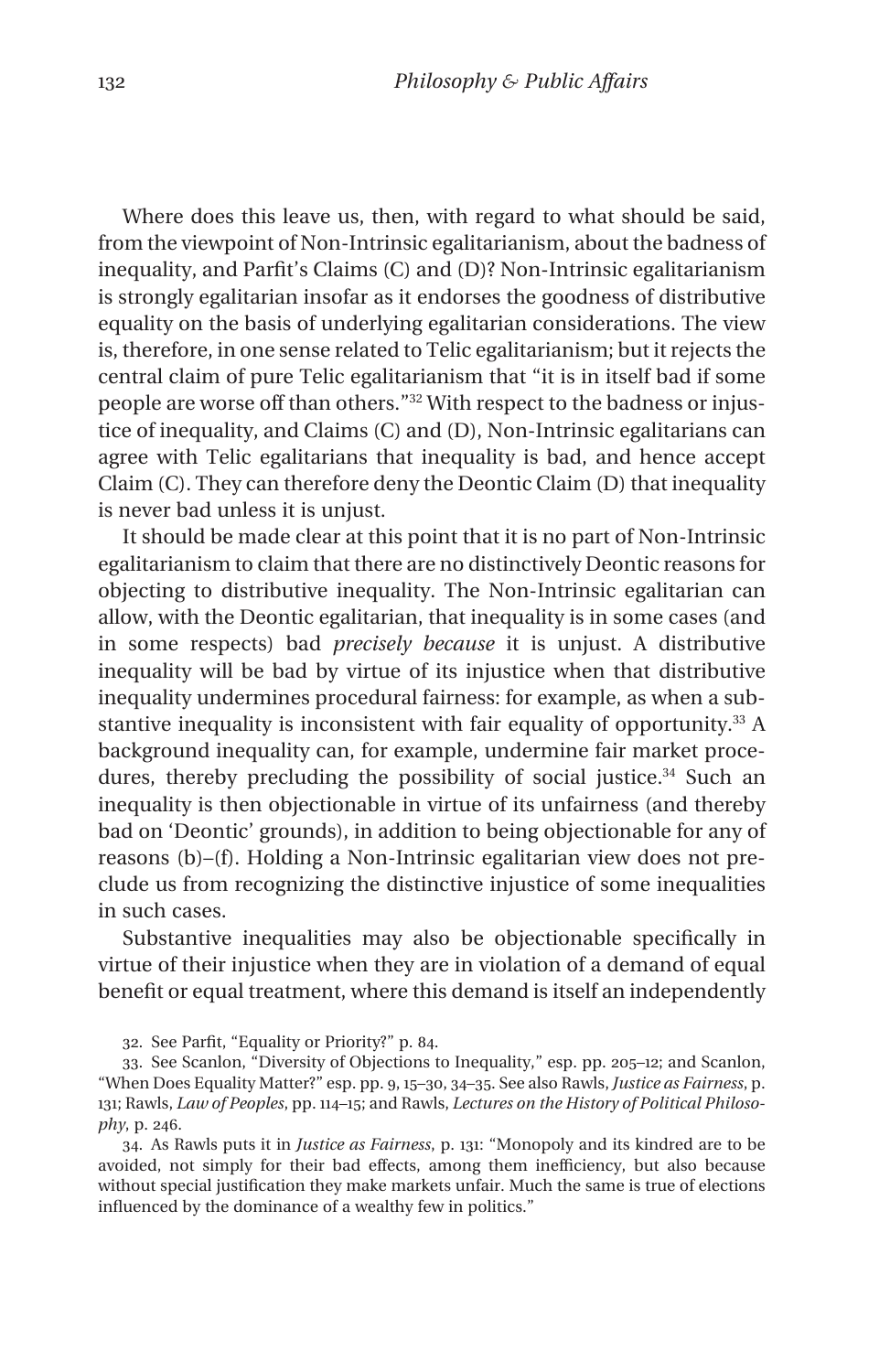grounded demand of justice.<sup>35</sup> In this latter regard, Scanlon gives a general characterization of cases where an inequality would be wrong precisely in virtue of its (non-procedural) injustice or unfairness in these terms: "If each member of a group has the same claim that some individual, or institutional agent, provide it with a certain benefit, and if that agent is obligated to respond to all of these claims, then that agent must, absent special justification, provide each member of the group with the same level of benefit."36 Here, again, the Non-Intrinsic egalitarian can recognize reasons for objecting to inequalities that are grounded in distinctively Deontic considerations of unfairness or injustice.

Nevertheless, although Non-Intrinsic egalitarianism can recognize certain cases where inequality is wrong specifically in virtue of its injustice, this does not mean that Non-Intrinsic egalitarianism is, in Parfit's terms a Deontic view. For recall that Deontic egalitarians accept Parfit's Claim (D), and thereby take the view that inequalities are bad *only when* they are unjust (and, by extension, only in virtue of their injustice). Non-Intrinsic egalitarianism denies Claim (D), as it holds that inequalities are objectionable in virtue of egalitarian considerations (b)–(f). Thus, on the Non-Intrinsic egalitarian view, there can be many cases where we should say that a distributive inequality was in some respect bad or objectionable, even if it were not an instance of unfairness or injustice of any kind.

Unlike Deontic egalitarians, Non-Intrinsic egalitarians accept Claim (C). The Non-Intrinsic egalitarian view allows that distributive inequality is to be viewed as bad, and as objectionable. It is not the mere existence of a distributive inequality that is bad; rather, the badness of distributive inequality is to be explained with reference to the egalitarian considerations (b)–(f), as discussed above. Thus, we can properly say that there is something objectionable about states of affairs that display inequality, and thereby reject the Deontic egalitarian Claim (D). Yet in accepting Claim (C) and positing the badness of inequality, one need not thereby accept the (pure) Telic view about the *intrinsic* badness of inequality.

We might therefore say that the difference between Non-Intrinsic and Telic egalitarian views is that the Non-Intrinsic egalitarian will have a more fully elaborated account of why and how inequality is bad, of a kind

<sup>35</sup>. See Scanlon, "Diversity of Objections to Inequality," esp. pp. 205–08, 210–12; and Scanlon, "When Does Equality Matter?" esp. pp. 9–13, 35.

<sup>36</sup>. See Scanlon, "When Does Equality Matter?" pp. 10–11.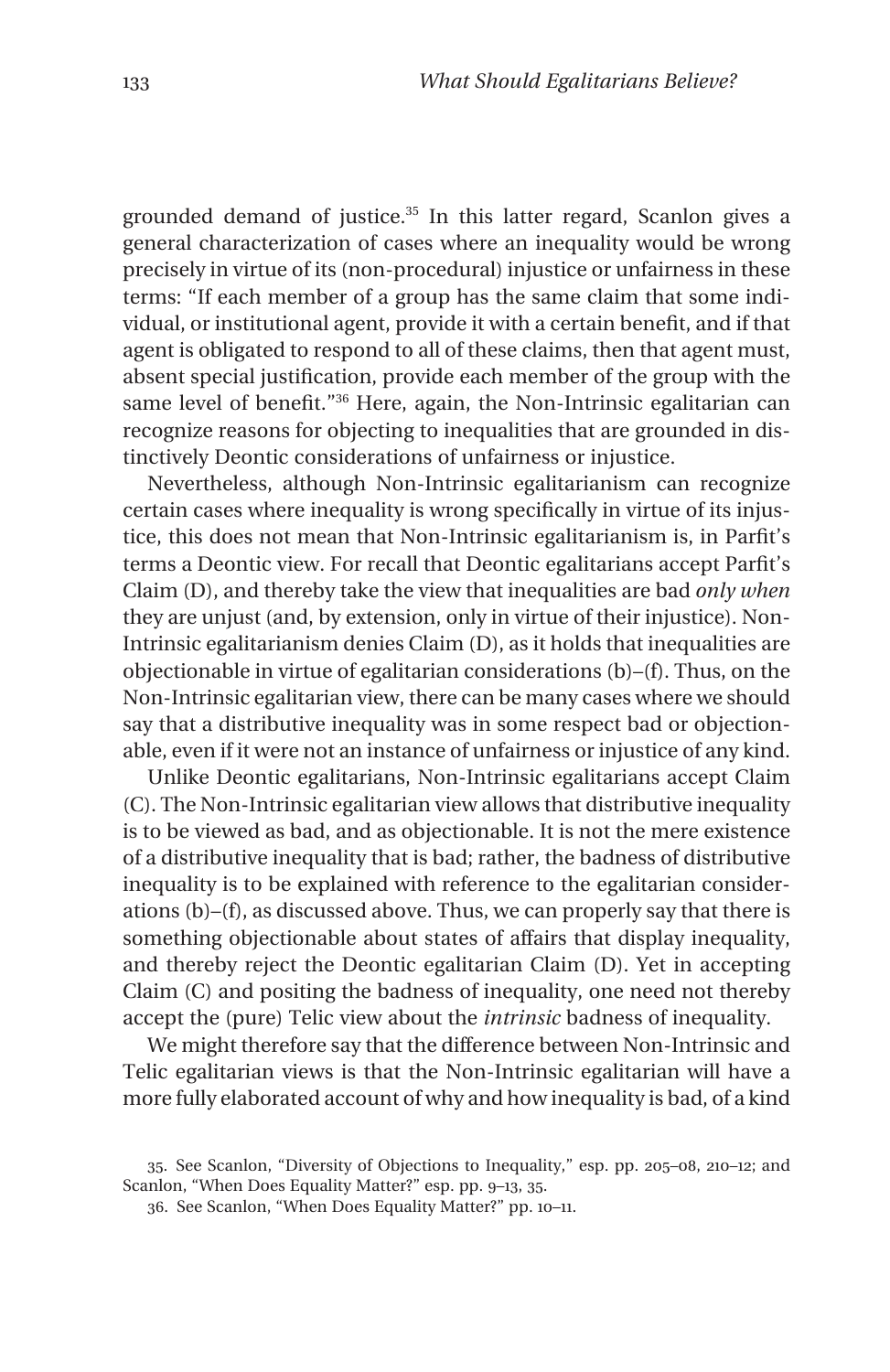that is unavailable to the Telic egalitarian. It is to the credit of Non-Intrinsic egalitarianism that this makes the view easier to defend. On a Non-Intrinsic egalitarian view, the skeptic about egalitarianism can be countered by a detailed account of the variety of considerations in which the badness of inequality is grounded. The Telic egalitarian can appeal to no such further reasons.

#### ii. the scope of equality

What of the scope of equality? Here, egalitarians should reject both Claims (E) and (F), again parting company from both Telic and Deontic views. We may think that it is a shame that Inca peasants or Stone Age hunter-gatherers were not better off than they actually were. Their lives were, no doubt, marked by terrible forms of suffering and deprivation, and this was in itself bad. However, it seems to be a mischaracterization of our concern for the well-being of each person to think that what was bad about the deprivations of ancient peasants was the inequality between their position and our own. We could regret the suffering of ancient peasants without appealing to any distinctively egalitarian considerations; for example, a utilitarian would also regret the deprivations that such individuals might have faced. A weakly (or formally) egalitarian concern for each individual requires that we think that the deprivation and suffering of ancient peasants mattered as much, morally speaking, as would the deprivation and suffering of any individual, including those alive today. But this is not to say that their deprivation and suffering matters morally *because* it made them less well-off than we are. In other words, we do not need to appeal to strongly egalitarian considerations in order to make sense of the badness of the suffering of these ancient Incas. Indeed, an appeal to a comparative judgment seems to lack any real bite in this case, given that none of the egalitarian reasons (b)–(f) obtain with regard to the relationship between these ancient peasants and us now.

Those who hold a strongly egalitarian view should regret the fact that the societies in which these ancient peasants lived were themselves marked by inegalitarian social relations, such as unacceptable forms of servility, power, and domination, if their lives did indeed have these features. But this also has nothing to do with the comparison of their lives to our lives. This situation would be different if we stood in some real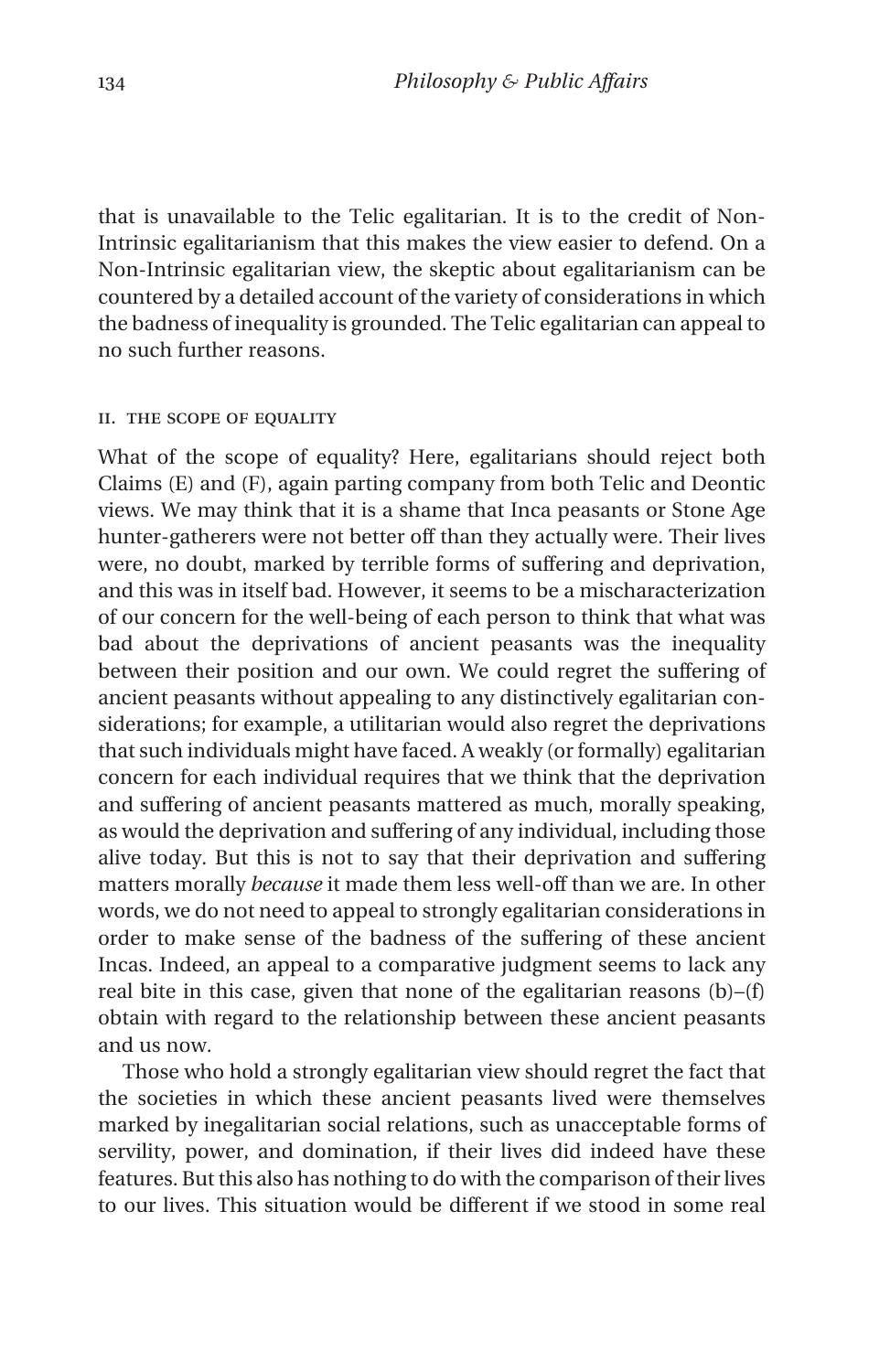social relation to these ancient peasants, or if we could somehow have helped them out from their deprivation by transferring goods to them, but such a retrospective reallocation of goods is of course impossible.

Nevertheless, while Non-Intrinsic egalitarians should reject Claim (E), which holds that the scope of claims of equality encompasses everyone who ever lives, they should not rush to the opposite extreme of accepting Claim (F), which holds that the scope of egalitarian claims is restricted to states of affairs that result from injustice, or to states of affairs that result from wrongdoing. If we accept Claim (F), then we need not be troubled by inequalities that result from bad luck, or from natural disasters such as, for example, famines or earthquakes. But, if we accept some subset of the Non-Intrinsic egalitarian considerations (b)–(f) as giving us an account of the different reasons that we have for reducing inequalities, we find that these reasons can still obtain regardless of the source of the inequalities in question. If one social group is much worse off than others, then this can lead to a breakdown in fraternal social relations, to the corrosion of self-respect, or to the growth of objectionable forms of servility, power, or domination. None of these ways in which inequality can be bad need necessarily depend on the way in which the inequality in question was produced. Therefore, Non-Intrinsic egalitarians should reject (F).

If we should reject both (E) and (F), what then should our view about the scope of egalitarian views be? The proper scope of egalitarianism should depend on the underlying account that we accept of the ways in which inequality can be bad. For example, none of the egalitarian reasons (b)–(f) can obtain in cases where causal interaction between different groups or individuals is impossible. Stigmatizing differences in status, unacceptable forms of power and domination, and relations of servility and deference can only obtain when particular individuals, or groups of individuals, stand in really existing social relations with one another. Likewise, distributive inequalities can undermine healthy fraternal social relations, or undermine self-respect, only where healthy fraternal social relations, supportive of the self-respect of each, have the possibility of existing. This explains why we are not exercised, in virtue of a concern with equality, by the deprivations of ancient peasants. This also explains why we should not be exercised, in virtue of a concern with equality, by the distribution of well-being in the 'Divided World' cases introduced by Parfit. Let us consider such a case: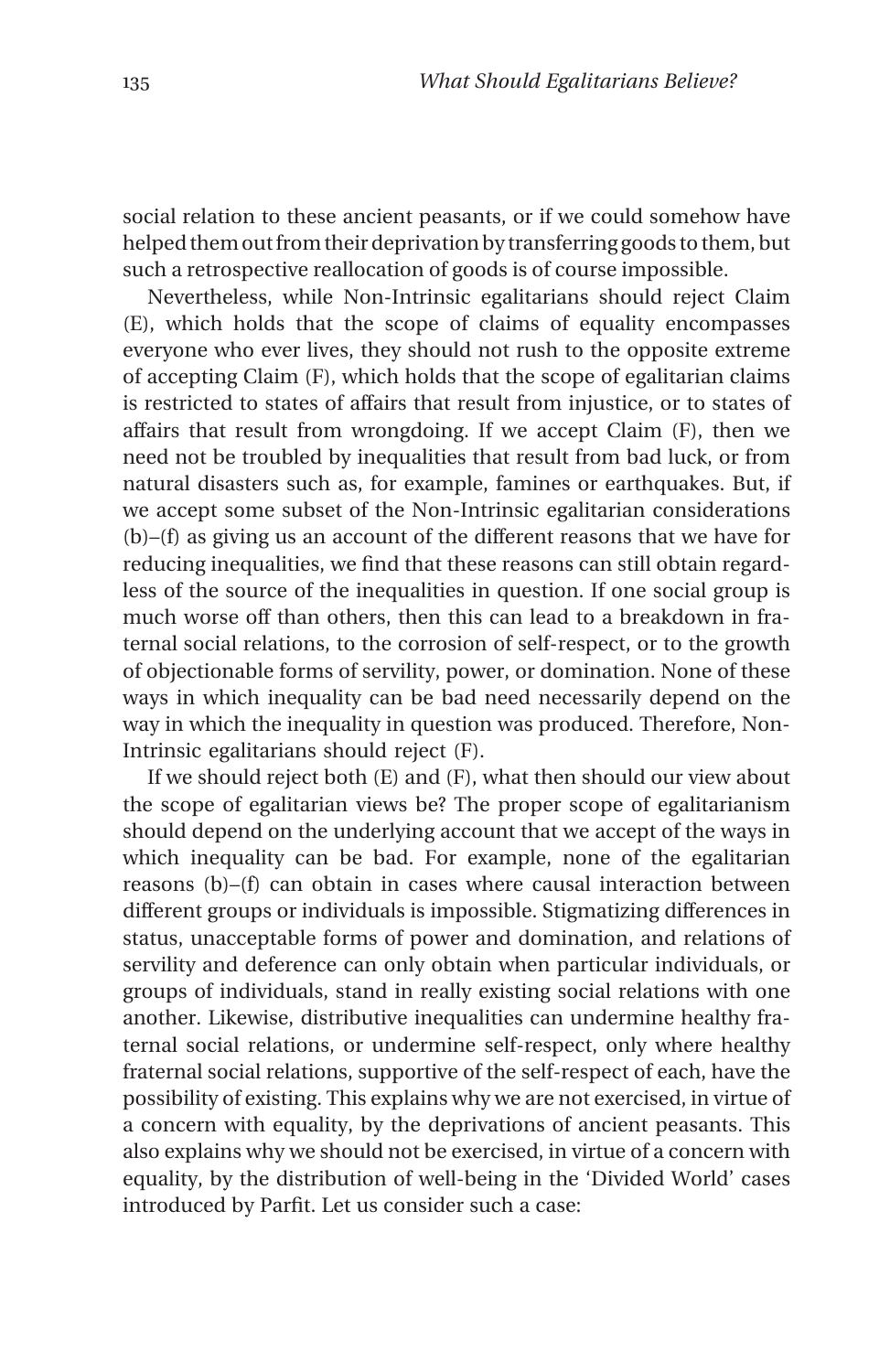## *The Divided World*: 37

The two halves of the world's population are, we can suppose, unaware of each other's existence. Perhaps the Atlantic has not yet been crossed. Consider next two possible states of affairs:

- (1) Half at 100 Half at 200
- (2) Everyone at 145

In the 'Divided World' case, none of the egalitarian reasons covered by (b)–(f) can obtain, and hence I claim that we have no reason of equality to prefer Distribution (2) to Distribution (1). This is not of course to say that we may not have some other reason for thinking that Distribution (2) represents a better state of affairs to Distribution (1). It is just to say that, if we accept Non-Intrinsic egalitarianism, then we should believe that any such reason is not derivable from a commitment to the value of equality. However, although no egalitarian considerations obtain in the Divided World case, many of the egalitarian reasons (b)–(f) can obtain outside the bounds of any particular society or nation state. Thus, Non-Intrinsic egalitarianism need not reduce the scope of our concern with equality to the bounds of a particular state, or only to situations characterized by institutional coercion or economic reciprocity, in the way favored by many broadly contractualist views.<sup>38</sup> We may be nonstatist cosmopolitans, in the sense of thinking that the scope of egalitarianism is global, in virtue of the fact that we believe that (for example) objectionable forms of power and domination can exist in transnational or international contexts. But, on such a view, this nevertheless means that the scope of egalitarianism cannot extend into cases where such relationships are impossible, such as in 'Divided World' cases, or in cases involving those who are no longer living, such as Parfit's Inca peasants.

It would be useful at this point to register a few remarks about the implications of Non-Intrinsic egalitarianism for how we should understand the demands of equality in international and transnational

<sup>37</sup>. This example occurs at Parfit, ibid., p. 87.

<sup>38</sup>. See, for example, Michael Blake, "Distributive Justice, State Coercion and Autonomy," *Philosophy & Public Affairs* 30 (2002): 257–96; Thomas Nagel, "The Problem of Global Justice," *Philosophy & Public Affairs* 33 (2005): 113–47; and Andrea Sangiovanni, "Global Justice, Reciprocity, and the State," *Philosophy & Public Affairs* 35 (2007): 3–39.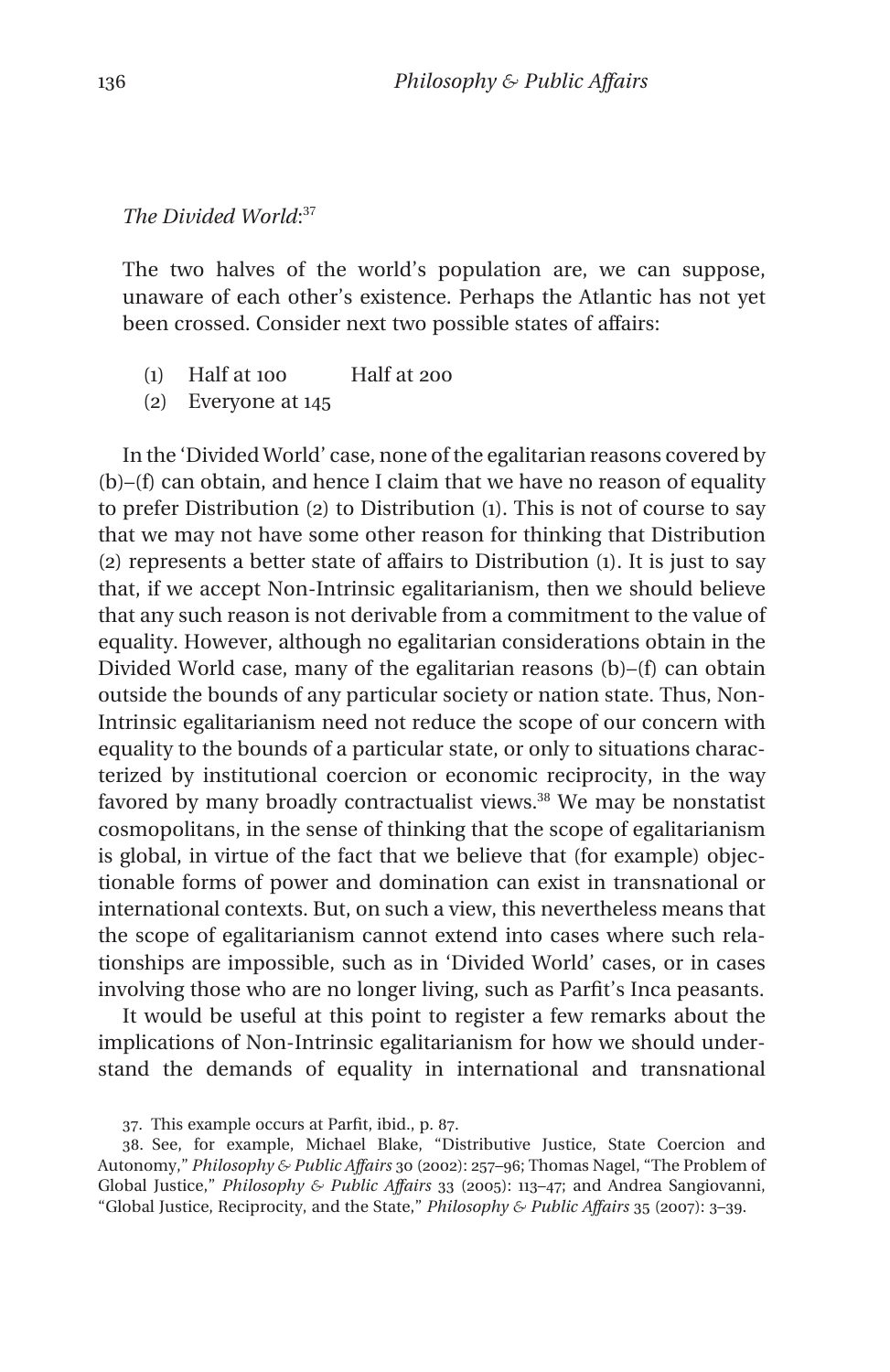contexts.39 The first thing to be said is that acceptance of Non-Intrinsic egalitarianism is inconsistent with holding any version of the view, endorsed by Thomas Nagel, that is described by Joshua Cohen and Charles Sabel as "strong statism."40 According to "strong statism," we should endorse the claim that "normative requirements beyond humanitarianism only emerge with the state."<sup>41</sup> According to Non-Intrinsic egalitarianism, however, considerations (b)–(f) give us reason to reduce or eradicate inequalities, for distinctively egalitarian reasons, even in situations that obtain across or beyond the borders of any particular state. Inequalities between members of different societies may give rise to status-harms, to forms of domination, and to offensive forms of social relations, that themselves exist across state borders. According to Non-Intrinsic egalitarianism, we have reason to reduce or eradicate those inequalities, and those reasons can be based in considerations over and above the minimal normative requirements of humanitarianism. Therefore, acceptance of Non-Intrinsic egalitarianism entails the rejection of "strong statism."

On the other hand, although Non-Intrinsic egalitarianism is a cosmopolitan view, it rejects the strong ("globalist") cosmopolitan claim that the demands of distributive equality should be wholly insensitive to facts about existing human relations and practices.42 To illustrate the contrast, consider pure Telic egalitarianism, which holds that all distributive inequalities are in themselves bad. On the strongly cosmopolitan pure Telic view, facts about social relations make no difference to the urgency of demands that inequalities between individuals be reduced. Non-Intrinsic egalitarianism, in contrast, holds that the badness of distributive inequalities can be explained by reference to the badness of the kinds of social relations that such inequalities bring about. Accordingly, the question of the degree to which distributive inequalities will manifest these forms of badness will depend to some large degree on the

39. I am grateful to an Editor of *Philosophy & Public Affairs* for pushing me towards greater clarity on this point.

40. See Thomas Nagel, "The Problem of Global Justice," ibid.; and Joshua Cohen and Charles Sabel, "Extra Rempublicam Nulla Justicia?" *Philosophy & Public Affairs* 34 (2006): 147–75.

41. Cohen and Sabel, "Extra Rempublicam Nulla Justicia?" p. 148.

42. On the distinction between "globalism" and "internationalism," see Andrea Sangiovanni, "Global Justice, Reciprocity, and the State," pp. 6–7. Non-Intrinsic egalitarianism does not fit easily on either side of this distinction.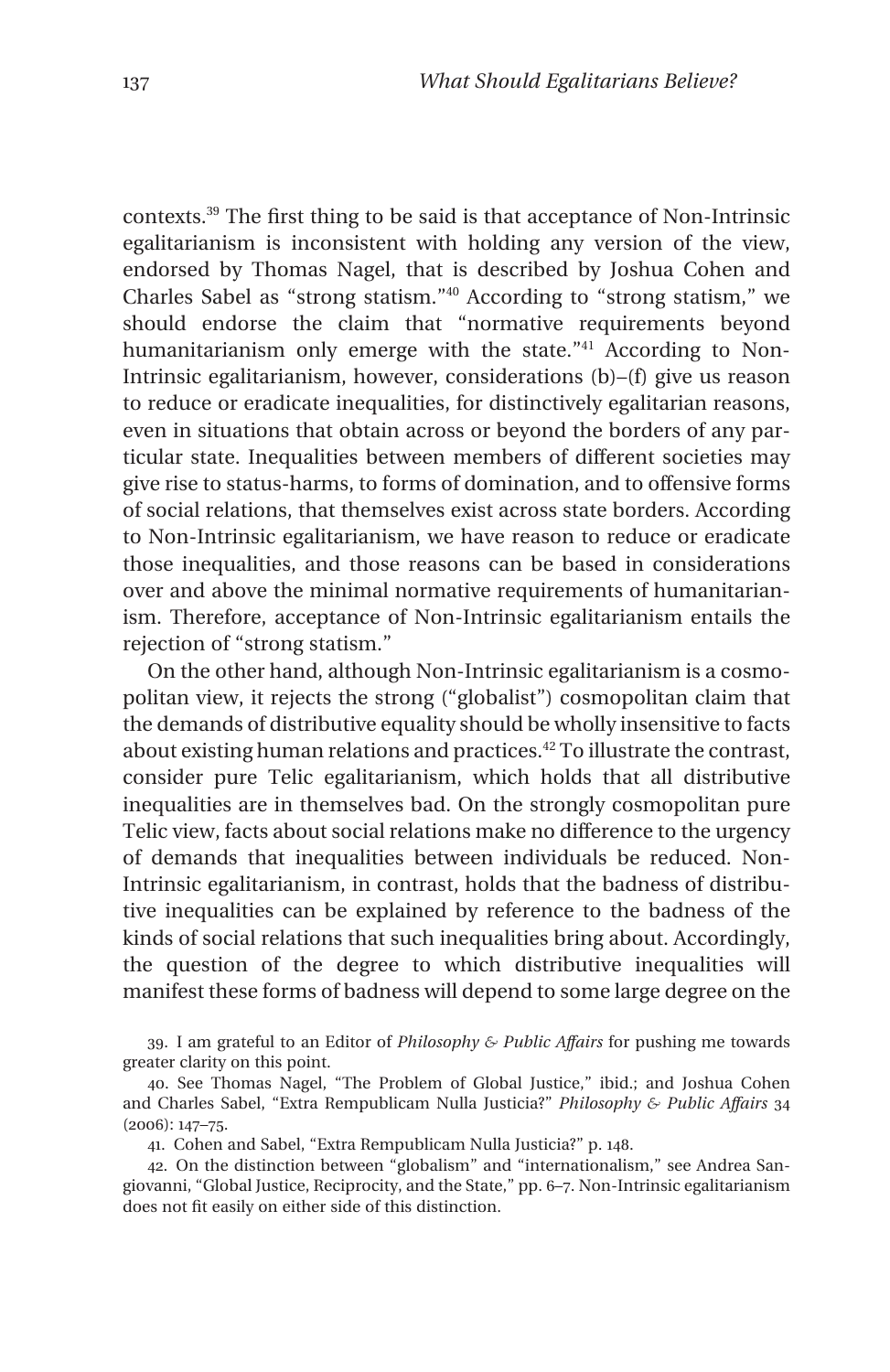nature and intimacy of the social relations that exist between the individuals in question.

Non-Intrinsic egalitarianism, as we have seen, holds that there is nothing objectionable, by the lights of equality, regarding distributive differences between populations that have no possibility of interaction. Non-Intrinsic egalitarianism can also take the view that the degree of interaction between different individuals, peoples, or societies can determine the extent to which a distributive inequality between them is objectionable. Where there is minimal interaction between two individuals, or two groups, an inequality between those individuals or groups will be less significant, by the lights of Non-Intrinsic egalitarianism, than an equivalent inequality that exists between two individuals, or two groups, that are in intimately close contact. The relative strength of the social relations between peoples or societies will, on the Non-Intrinsic egalitarian view, in part determine the degree of concern we should have for distributive inequalities that obtain between those peoples or societies.43

Non-Intrinsic egalitarianism can therefore be seen as piloting a middle course between more standard views that, on the one hand, endorse a strongly cosmopolitan "globalism," which sees the demands of equality as applying everywhere with the same strength, regardless of the character of current social relations, and, on the other hand, "strong statist" forms of "internationalism," which see the demands of equality as operating only within the bounds of the state. One may thereby take the view that the middle position, occupied by Non-Intrinsic egalitarianism, with regards to distributive equality in international contexts, is the most plausible view of these matters available. Non-Intrinsic egalitarianism is able to explain why we should typically have a strong

43. We might say that, according to Non-Intrinsic egalitarianism, the (degree of) badness of distributive inequalities is (in part) determined by the nature of social relations. But this does not mean that Non-Intrinsic egalitarianism is a "relational view" of equality, in the sense introduced by Andrea Sangiovanni. Relational views hold that "the practicemediated relations in which individuals stand condition the content, scope, and justification" of distributive principles (see Sangiovanni, "Global Justice, Reciprocity, and the State," pp. 5–6). It is no part of Non-Intrinsic egalitarianism that the "content, scope or justification" of the demands of equality are themselves generated by social relations; rather, social relations are significant with regard to the *application* of egalitarian considerations. Thus, although it is centrally concerned with social relations, Non-Intrinsic egalitarianism is, in Sangiovanni's terminology, a *nonrelational* view.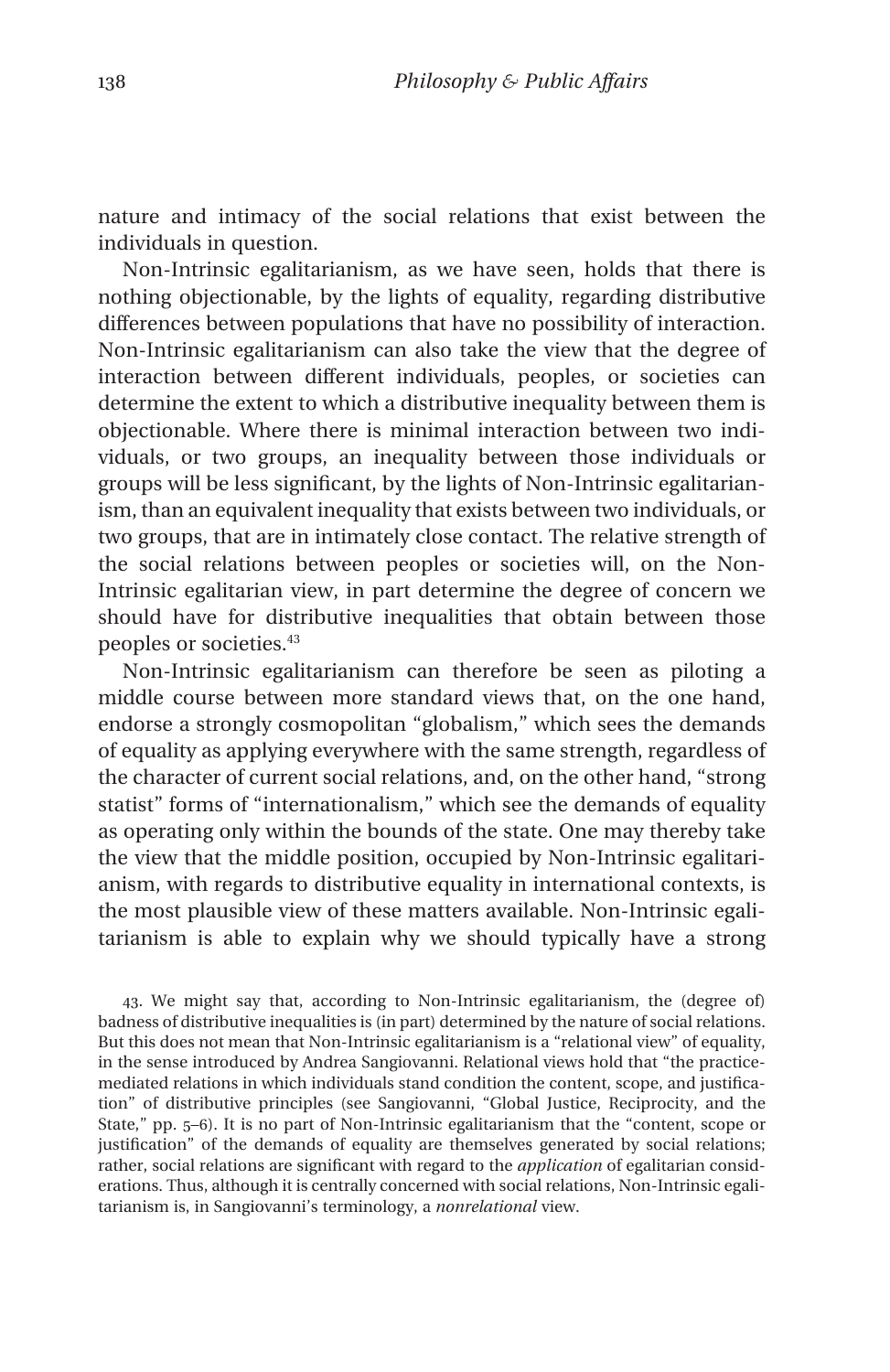concern for equality in transnational contexts, while at the same time also explaining why the demands of equality will be especially salient within the bounds of particular nation states, where social relations are, in the typical case, more intimate. Non-Intrinsic egalitarianism is able to arrive at this plausible intermediate position by starting from a specification of the ways in which equality can be valuable, rather than by attempting to delimit the bounds of equality in any more abstract fashion.

The capacity of Non-Intrinsic egalitarianism to pilot this middle course on the question of international equality is a consequence of its piloting a similar middle course between Telic and Deontic views. In both regards the salient point is that, for Non-Intrinsic egalitarians, the scope of egalitarianism should be understood as dependent on a prior account of the plurality of ways in which inequality can be bad. In contrast with Telic views, this approach connects well with the sometimes strangely neglected insight that equality is a *political* value. That means, minimally, that it is a value that relates to the nature and consequences of relationships among people. Telic egalitarians seem often to lose sight of this point. Non-Intrinsic egalitarians, by contrast, in appealing to reasons (b)–(f), provide an elaboration of a complex social and political ideal of how people should best live together.

On the Telic view, by contrast, the ideal of equality can seem merely *arithmetic*, instead of being a properly intelligible political value. It is difficult to understand why this 'merely arithmetic' idea of equality should be so important, and hence Telic views are in danger of undermining the plausibility of egalitarian claims. Parfit claims that it is harder to justify redistributive policies if inequality is not in itself bad.<sup>44</sup> This may be true, but it is, in turn, particularly hard to justify the abstract Telic claim that inequality is in itself bad. Hence, redistributive policies are very difficult to justify if we have only the resources of Telic egalitarianism, and egalitarianism is harder to defend against its opponents when we have access only to the argumentative resources of the Telic view.<sup>45</sup>

45. As Scanlon puts it ("The Diversity of Objections to Inequality," p. 203): "Opponents of equality can seem most convincing when they can portray equality as a peculiarly abstract goal—conformity to a certain pattern—to which special moral value is attached." I would contend that (pure) Telic egalitarianism portrays equality as just such a peculiarly abstract (and correspondingly fragile) goal.

<sup>44</sup>. Parfit, "Equality or Priority?" p. 99.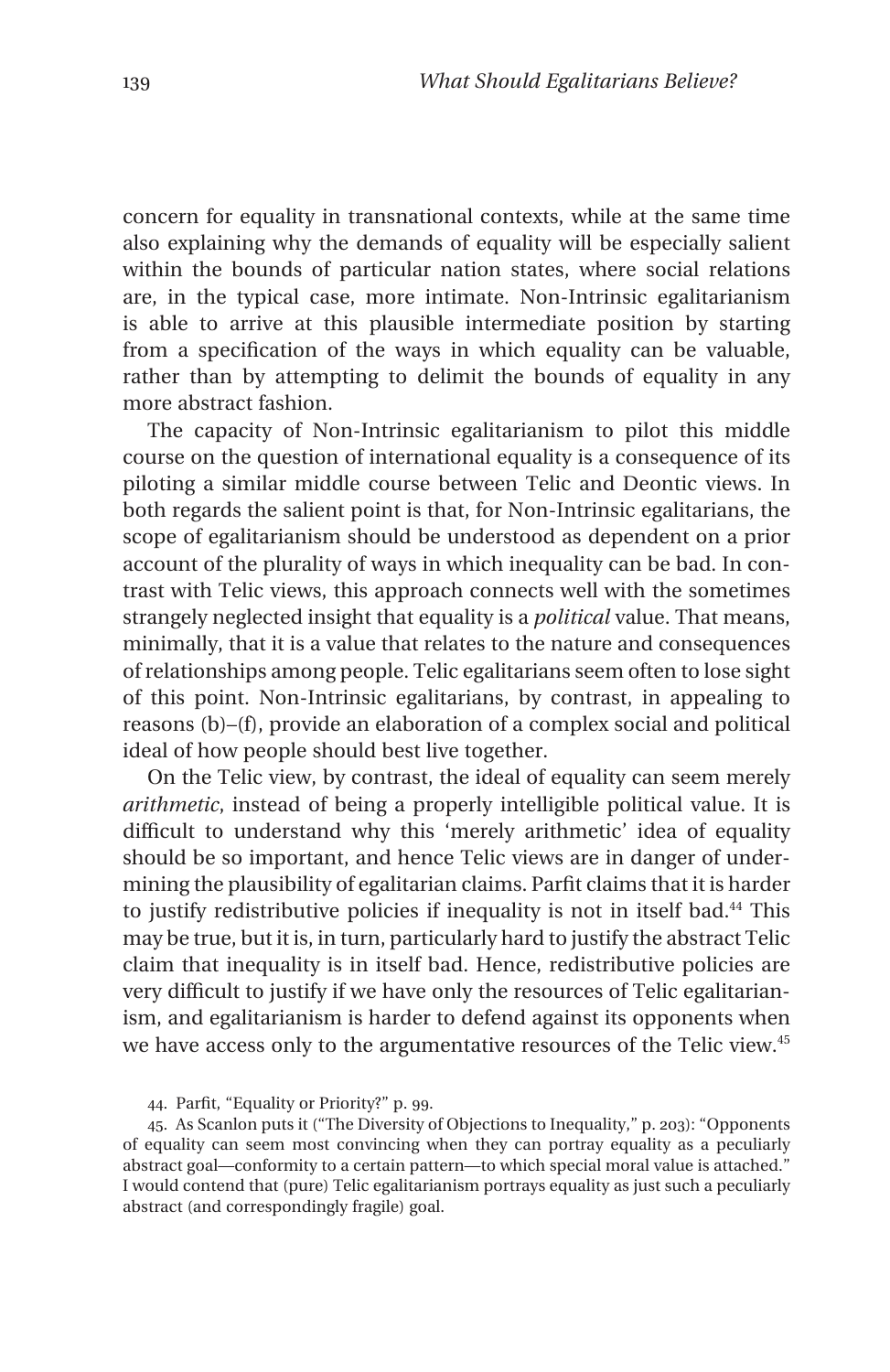By comparison, it is much easier to defend the claim that inequality is, in many ways, non-intrinsically bad. We may therefore think that the rejection of Telic egalitarianism actually makes redistributive policies easier and not harder to justify. This is not, of course, in itself an argument in favor of Non-Intrinsic egalitarianism or against Telic egalitarianism. It is simply, as it were, an added bonus: a further fact that is itself politically welcome from an egalitarian perspective.

At the other end of the egalitarian spectrum, the Deontic view, as Parfit describes it, construes the political nature of the demands of equality in too narrow a way, especially insofar as it takes inequality to be objectionable only when it obtains within a particular society (as on "strong statist" views such as that of Nagel), or only when it is occasioned by some prior wrongdoing or injustice. It thus fails to see how the political disvalue of inequality still obtains, even in cases in which the causal genesis of the inequality in question cannot be traced to injustice or to wrongdoing, or when that inequality traverses the borders of any particular state. The Non-Intrinsic view avoids both of these pitfalls, securing an understanding of equality as a *political* value, but nevertheless as a value which may have a very broad scope, extending beyond the bounds of any particular society.

#### iii. equality and the levelling down objection

It is often thought that the distributive view with the most initial intuitive appeal is Telic egalitarianism. This has been disputed in the previous section. One might plausibly suppose that the 'merely arithmetic' nature of Telic egalitarianism undermines its intuitive appeal, and makes it excessively abstract and mysterious as a distributive view. Non-Intrinsic egalitarianism, on the other hand, with its provision of a plurality of reasons for preferring equality, has much greater intuitive force. We can, however, set this issue of intuitive appeal to one side for now. Parfit claims that, despite its (putative) intuitive appeal, Telic egalitarianism is the only egalitarian distributive view that faces a very serious objection, which he calls the Levelling Down Objection. As he puts it:

If inequality is bad, its disappearance must be in one way a change for the better, *however this change occurs*. Suppose that those who are better off suffer some misfortune, so that they become as badly off as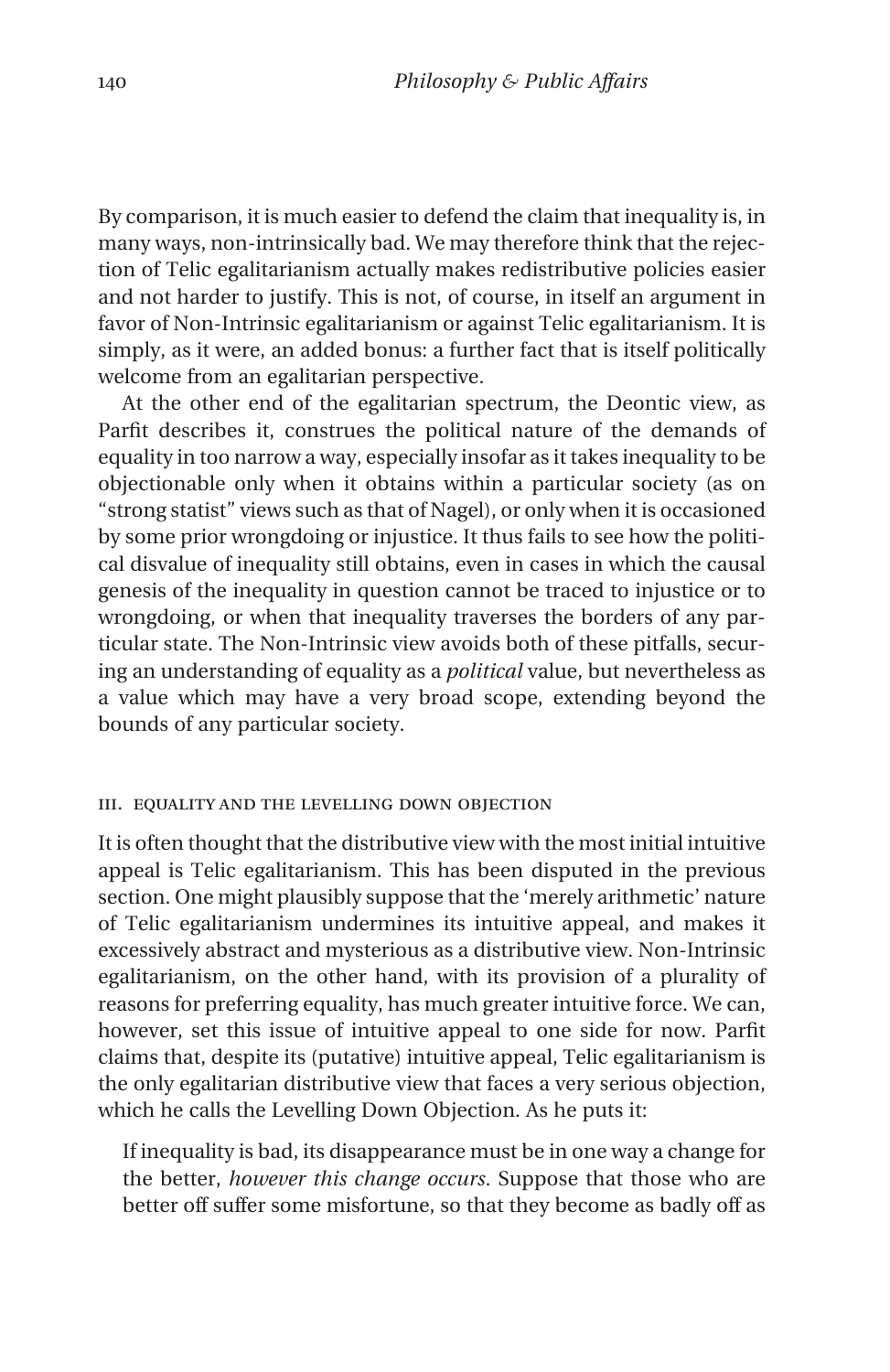everyone else. Since these events would remove the inequality, they must be in one way welcome, on the Telic View, even though they would be worse for some people, and better for no one. This implication seems to many to be quite absurd. I call this the *Levelling Down Objection*. 46

So, for example, consider these distributions:

- (3) Half at 100 Half at 150
- (4) Everyone at 99

The Levelling Down Objection here states that:

(G) It would be absurd to think that Situation (4) was in some way preferable to Situation (3).

Parfit claims that only the Telic egalitarian need reject Claim (G) and thereby only Telic egalitarianism faces the Levelling Down Objection. He presents the Levelling Down Objection specifically as an objection to Telic forms of egalitarianism, but holds that "on a Deontic view, we can avoid all forms of this objection."47 Parfit further claims that the Levelling Down Objection is extremely troubling, given that Claim (G) is a compelling claim, such that it would plausibly motivate egalitarians to reject the Telic view, in favor of Deontic egalitarianism, or some other view.48 But both of Parfit's claims about the Levelling Down Objection are mistaken.

It is not only on the Telic egalitarian view that we have reason to prefer (4) to (3), or to reject Claim (G). A Non-Intrinsic egalitarian could also think that we have reason to reject  $(G)$  and to prefer  $(4)$  to  $(3)$ . For example, Distribution (3) might represent an affluent but class-ridden society, marked by forms of servility, domination, and exploitation. The Non-Intrinsic egalitarian should think it in one way preferable to move from such a society to a more egalitarian society (as in [4]) even if this adversely affected each person's level of all-things-considered

<sup>46</sup>. Parfit, ibid., p. 98. For earlier presentations of versions of the Levelling Down Objection, see Joseph Raz, *The Morality of Freedom* (Oxford: Oxford University Press, 1986), chap. 9; and Larry Temkin, *Inequality* (Oxford: Oxford University Press, 1993), chap. 9.

<sup>47</sup>. Parfit, ibid., p. 99.

<sup>48</sup>. As Parfit puts it (ibid., p. 99): "If we are impressed by the Levelling Down Objection, we may be tempted by the Deontic View."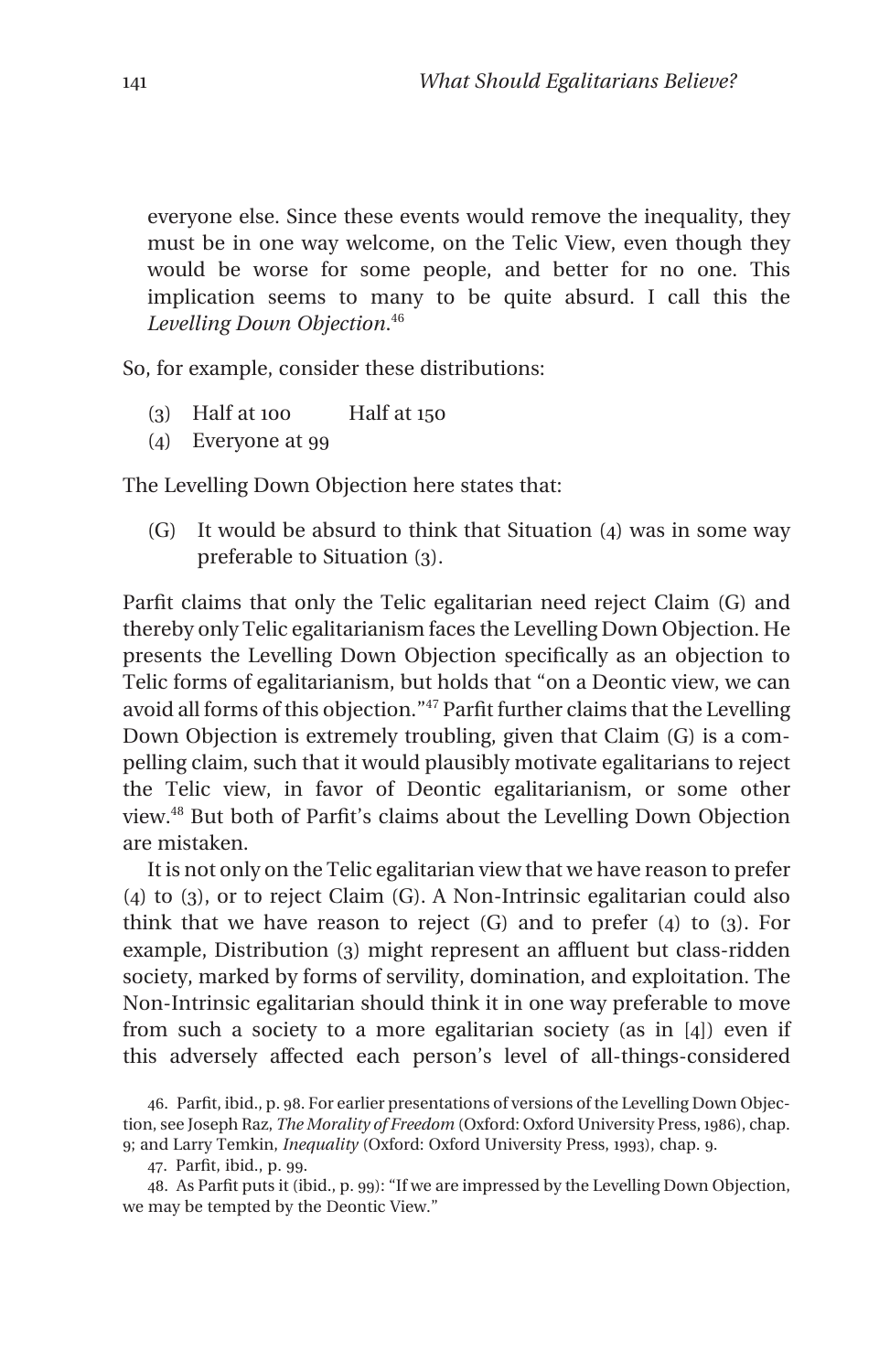well-being. This is because the Non-Intrinsic egalitarian can allow that certain kinds of egalitarian social relations have a value that is not reducible to the effects on individual welfare that those social relations may have. The Non-Intrinsic egalitarian can take the view that the eradication of servility, domination, and exploitation in (4) is so significant that this makes (4) preferable to (3) even if everyone in (4) is worse off, all things considered, than in (3). This may sound counterintuitive, but such a position is not at all mysterious. If we think that certain egalitarian values have a significance that is independent of the effects of equality on individual well-being, then we may think that the value of equality can sometimes trump the value of maximizing (or a fortiori of merely increasing) well-being. Hence, the Non-Intrinsic egalitarian should reject Claim (G).

Moreover, the Deontic egalitarian does not escape the Levelling Down Objection, if that objection is understood in a slightly generalized way. Parfit thinks that Deontic egalitarians escape the Levelling Down Objection because their view is only a "view about what people should do, and makes no comparison between states of affairs."49 But we can recast the Levelling Down Objection so that it also catches the Deontic egalitarian. Consider this claim:

(H) It would be absurd to think that we can have reason to act so as to bring about equality, even if doing so makes everybody worse off.

Claim (H) captures the force of the Levelling Down Objection just as well as does Claim (G). Now, it is true that certain forms of Deontic egalitarianism may accept Claim (H), and thus avoid the Levelling Down Objection. For example, one may object that Deontic egalitarians are able to avoid the Levelling Down Objection because Deontic egalitarianism can be understood as the general doctrine that we should treat people on the basis of equality, rather than the more specific doctrine that we have a basic deontic duty to promote equality. But a view of this kind would be a version of Deontic egalitarianism only in a thin, and rather formal, sense. Such a 'merely formal' version of Deontic egalitarianism could, indeed, avoid the Levelling Down Objection if one further held that treating people on the basis of equality need not involve

49. Parfit, ibid., p. 116.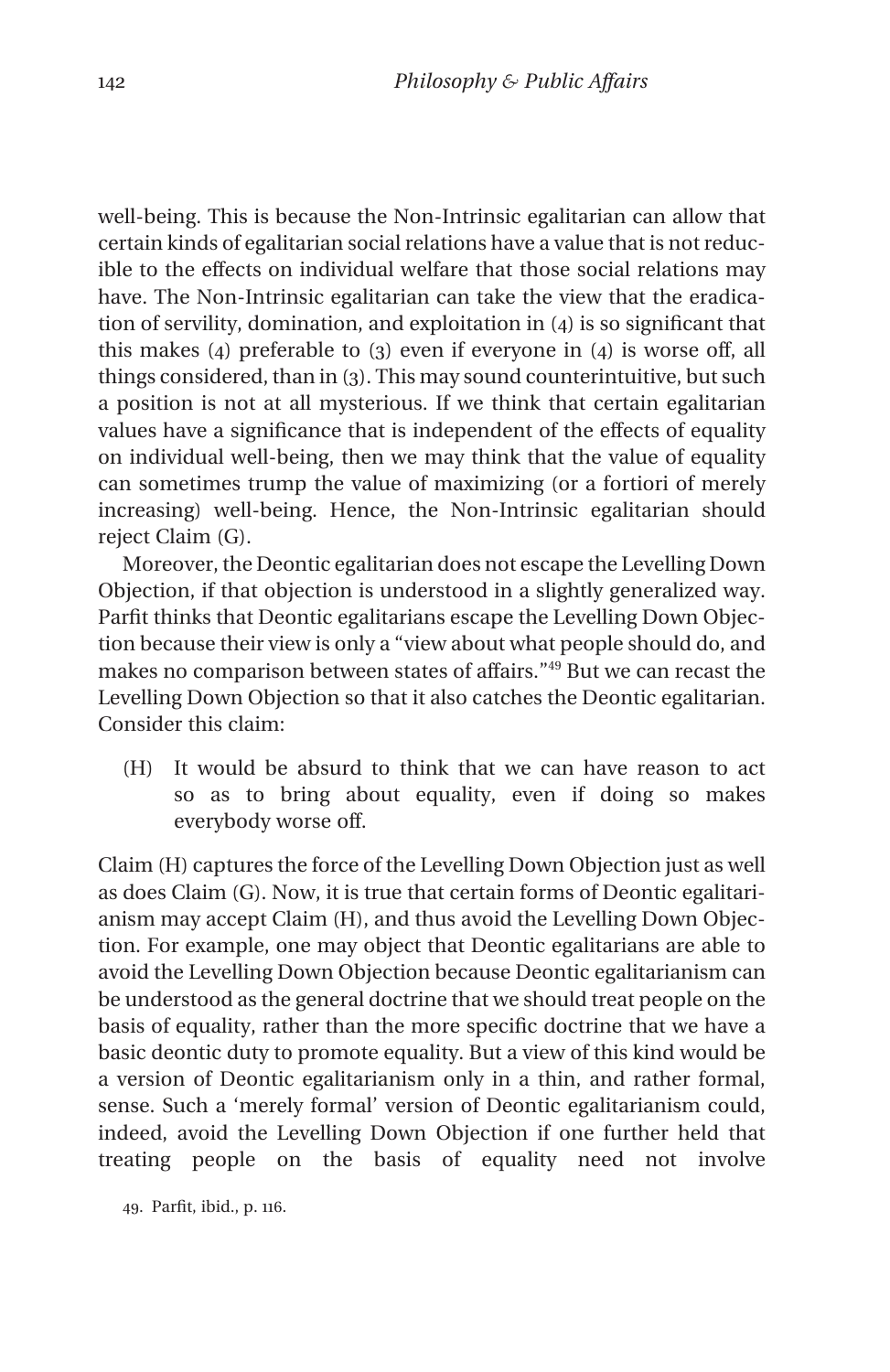promoting distributive equality. The more substantive version of Deontic egalitarianism that has been under discussion here, however, is the view that holds not only that we have a formal deontic duty to treat people on the basis of equality, but that, furthermore, the specification of the substantive content of that duty involves a duty to promote distributive equality. A substantive Deontic egalitarian view of this kind cannot escape the Levelling Down Objection.<sup>50</sup>

One might further object that Deontic egalitarianism can be reformulated or finessed in some other way so as to avoid the Levelling Down Objection. For example, there may be some versions of Deontic egalitarianism that claim that we only have a reason to pursue equality when we can do so in a way that does not involve any violation of the Pareto principle. That is, there may be a Deontic view that says that we may have reason to 'level up' towards equality, but never to 'level down'. But this would be a very peculiar version of Deontic egalitarianism. Indeed, it would be an egalitarian view only in a rather attenuated sense. In the general case, Deontic egalitarianism claims only that there are reasons of right or justice to promote equality, for example in cases where the inequality in question has been produced by wrongdoing. On such a Deontic view, however, we may still have reason to bring about greater equality through 'levelling down', as long as the reasons that we have for bringing about that increase in equality are reasons of justice.

It is therefore no part of Deontic egalitarian views, in the general case, that they can avoid a generalized version of the Levelling Down Objection. Thus, all the forms of egalitarianism we have discussed—Telic, Deontic, and Non-Intrinsic—face variants of the Levelling Down Objection. Therefore, Parfit is incorrect in claiming that, because only Telic egalitarianism faces the Levelling Down Objection, this Objection could plausibly lead us to choose Deontic egalitarianism over Telic egalitarianism.

The best possible response to the Levelling Down Objection, in either of the variants captured by Claims (G) and (H), is a knockdown response, and is given by Parfit himself. It consists simply in emphasizing that, for egalitarians, equality is not the only value. It may well be the most important political value we have, but it is nevertheless only one value among

<sup>50</sup>. I am grateful to an Editor of *Philosophy & Public Affairs* for pushing me towards greater clarity with regard to the content of Deontic egalitarian views.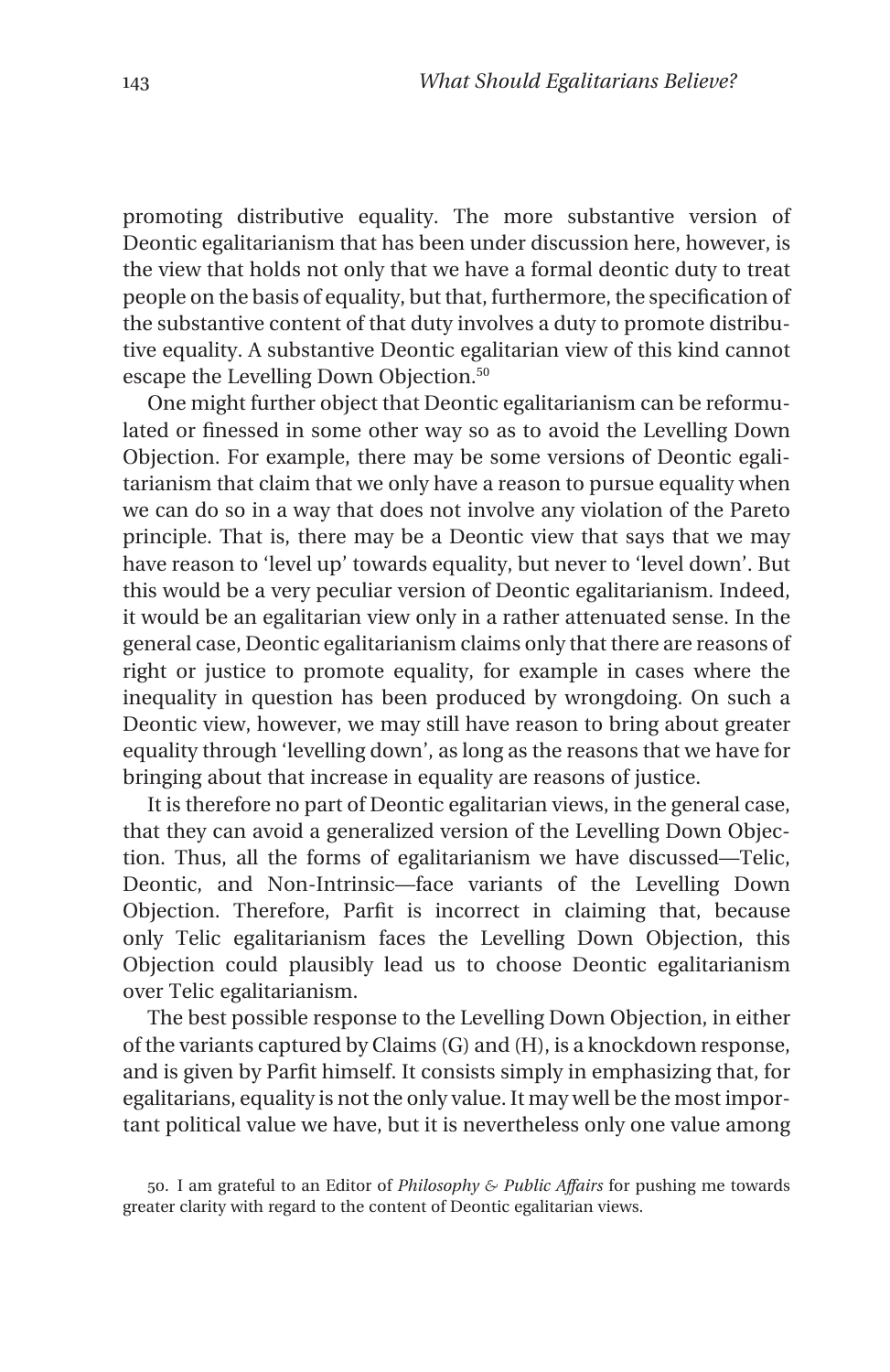others. Therefore, to discover what would be better, by virtue of egalitarian reasons, is not always to discover what would be better *tout court*. Hence, it can be in one way better to move from (3) to (4), even if, because of the loss of welfare, it is in some other way bad. Conversely, we can have a strong reason to promote equality, even if it would have negative effects on well-being. It is just that this reason need not always carry the day, or always trump other considerations. Let us call this response to the Levelling Down Objection the 'Pluralist Response'. It is, I claim, a definitive response to this objection to egalitarianism. Indeed, unless we hold an implausible one-eyed egalitarianism that claims that egalitarian reasons should always trump all other reasons, and hence that we should *always* level down, the Levelling Down Objection is unproblematic. We should reject both Claims (G) and (H).

One may object that the Pluralist Response involves paying too high a price to save egalitarianism from the Levelling Down Objection, because opening the door to pluralism risks conceding too much. One could, it might be suggested, be a 'pluralist egalitarian' even if one believed that the value of equality was of only limited or marginal importance, and was nearly always trumped by other considerations. One's view would then be egalitarian in a toothless and merely formal sense. This worry, however, is largely misplaced. Any plausible view of the value of equality, which acknowledges the force of considerations (b)–(f), will also acknowledge the great significance of those considerations. Moreover, although the argument of this article has been explicitly about equality, as such, taken as one particular political value, rather than being about the broader question of all-things-considered social justice, the significance of equality (on both Deontic and Non-Intrinsic grounds) will be at the heart of any plausible conception of justice.<sup>51</sup>

This conclusion that the Levelling Down Objection is unproblematic may still seem too quick, and so more needs to be said with regard to the

51. I cannot defend these claims in detail within the bounds of the current discussion, but simply make the point that, given the force and significance of egalitarian considerations, both on their own terms, and in terms of their place within an overall concern with social justice, we should not be unduly concerned that adopting 'pluralist egalitarianism' involves marginalizing the place of equality. One might say that, once one gives one's attention to the content of such considerations, one thereby also sees their considerable force. I am grateful to an Editor of *Philosophy & Public Affairs* for pushing me to address these concerns.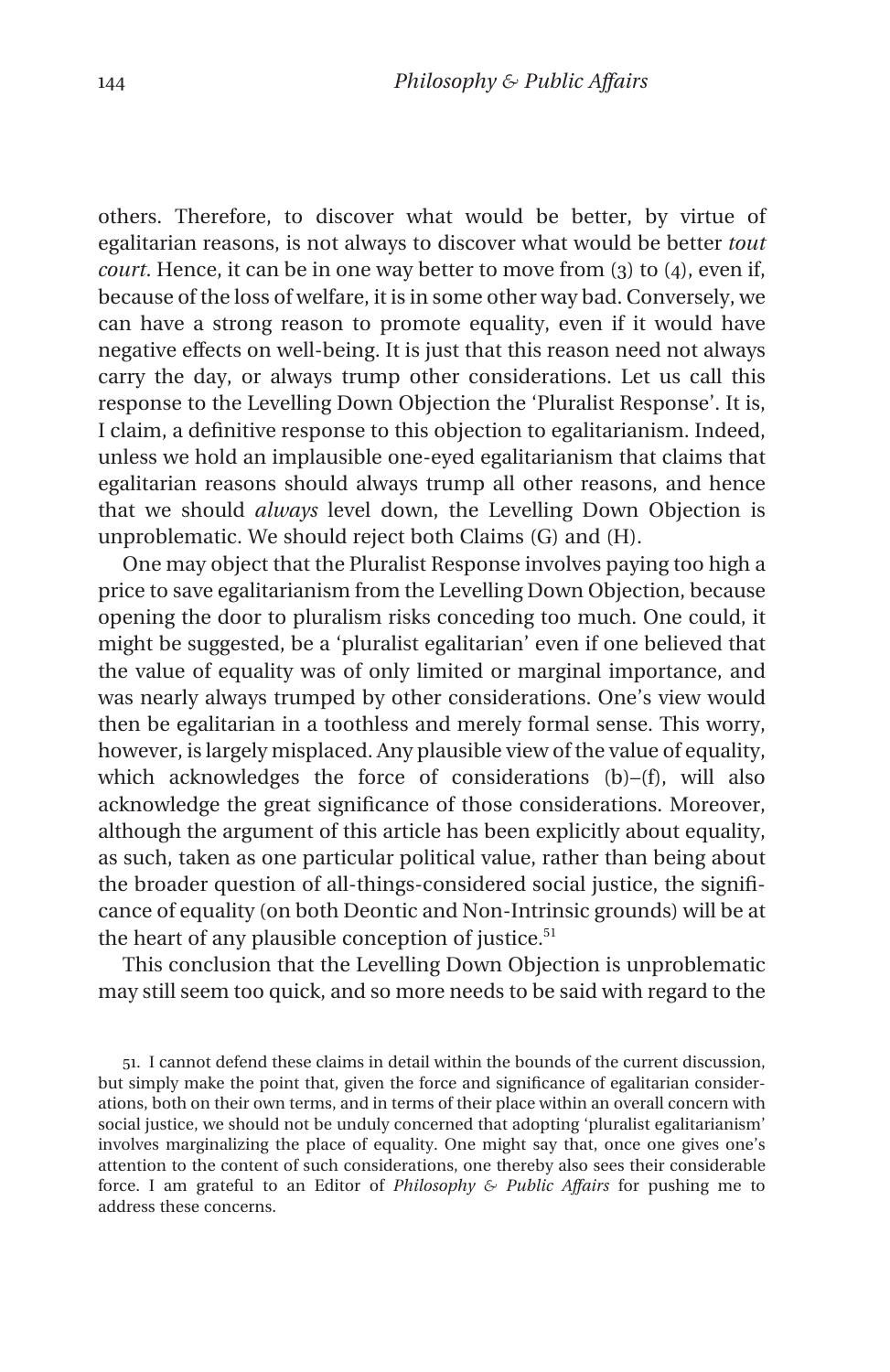possible force of that objection. In considering the force of the Levelling Down Objection, it would be useful to consider three different sorts of situations in which that objection might arise, and how the objection may be able to get more of a grip depending on the precise specification of the situation that is in question. In the remainder of this section I shall, therefore, consider three versions of the Levelling Down Objection, each associated with a differently specified background situation. I shall call these three versions the *Weaker*, *Starker*, and *Starkest* versions of the Levelling Down Objection (the meanings of these terms will become apparent as we proceed). It might be suggested that the 'knockdown' Pluralist Response works only for weaker versions of the Levelling Down Objection, but not for stronger or starker versions of that objection. I shall argue, however, that the objection can be defeated, by appeal to the 'knockdown' Pluralist Response, in all but the most unusual ('*starkest*') circumstances.

First, let us consider the *Weaker* version of the Levelling Down Objection. Consider, for example, a situation where the move from (4) to (3) was in some ways better for many individuals (say, because it increased their self-respect, or because it eradicated demeaning relations of servility and domination) although it was, all things considered, worse for every single individual (let us suppose, because the fall in the welfare of every single individual outweighed the gains to that individual from increased self-respect or from the eradication of servility and domination). In such a situation, we can see how levelling down may be in some ways better for many individuals, while in other significant respects being worse for everyone. Here, it is easy to see why we might think that we can have some reason to prefer (4) to (3), even if (3) is preferable, all things considered.

However, it may be more difficult to understand how we could have some reason to prefer (4) to (3) if we consider a *Starker* case, in which the Levelling Down Objection might seem to get more bite. Here, let us assume that the situation in (4) is in no way better for anyone than the situation in (3). The first thing to say about such a case is that this situation is hard to conceive. For, given the content of egalitarian considerations (b)–(f), it is clear that gains in equality will always (or nearly always) be better (in some respects at least, even if not all things considered) for at least some individuals. Such gains in equality will increase the self-respect of the worse-off, eradicate hurtful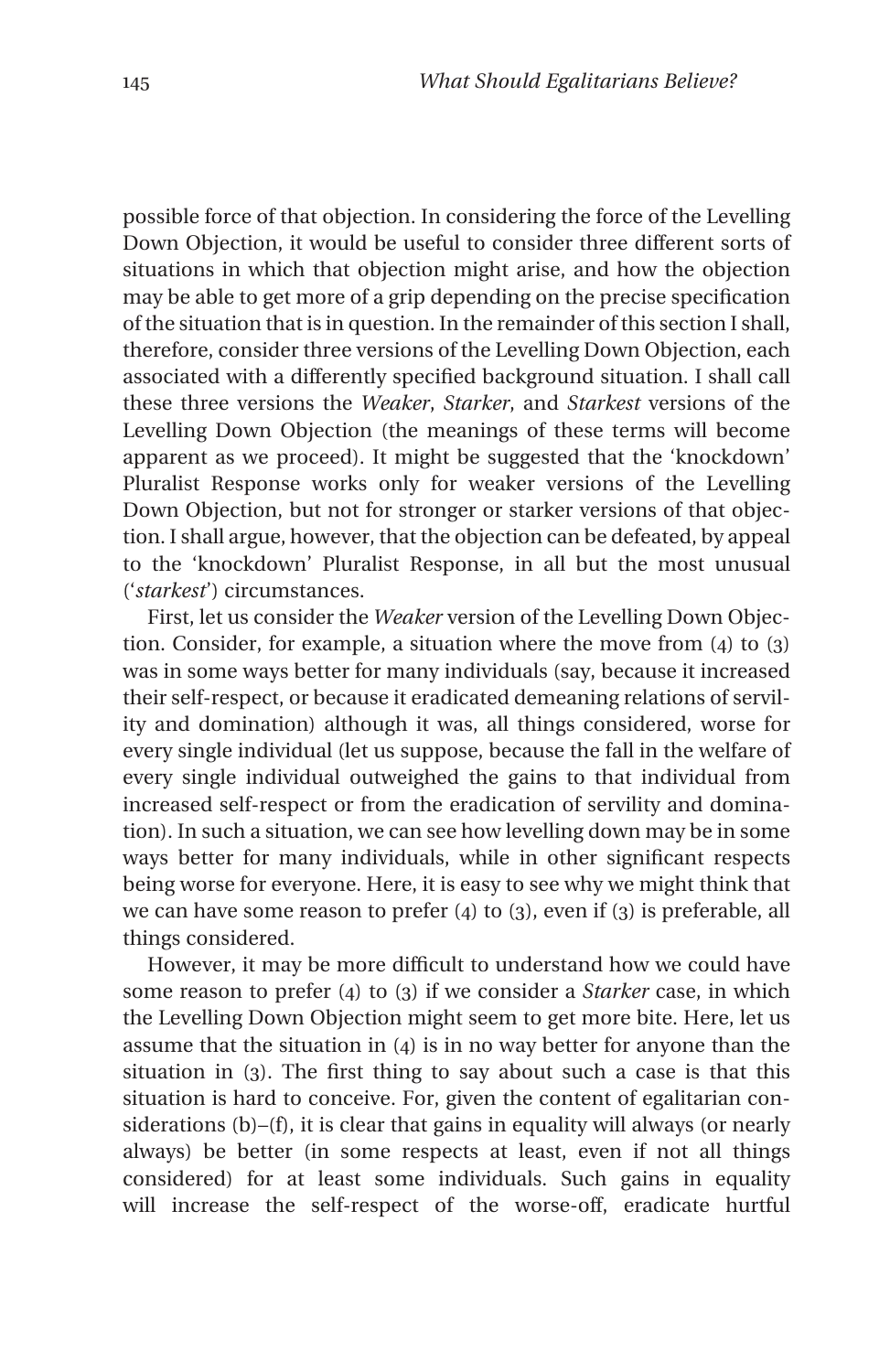status-harms, remove frustrating sources of alienation, and create more worthwhile forms of social relationships. So, all or almost all gains in equality involve a benefit of some kind to at least some individuals, and therefore all, or almost all, really existing cases of 'Levelling Down' will take the form of the *Weaker* version of the Levelling Down Objection discussed above.

Nevertheless, for the sake of argument, let us imagine such a *Starker* case (even if it is *per impossible*) in which a gain in equality was in no respect better for any individual. It may thus be more difficult to see, in such a case, how we could have some reason to prefer  $(4)$  to  $(3)$ . But we may believe that the sort of fraternal, egalitarian social relations that result from distributive equality are valuable in some way that is simply irreducible to any gain for, or benefit to, any particular individual. We may believe that such relationships have a basic moral significance that is not exhausted by their value *for* any particular individual. Non-Intrinsic egalitarians can take the view that the egalitarian considerations (b)–(f) describe the variety of ways not only in which increasing distributive equality can be valuable *for* particular individuals, but also in which it can be impersonally valuable, in addition to its value for individuals. Hence, the reasons that we may have for preferring (4) to (3) can be separable from any effects on the well-being of the affected individuals, or from any effects with regard to the promotion of the personal values of the affected individuals. We can believe this, from the standpoint of Non-Intrinsic egalitarianism, while at the same time placing weight simultaneously on the (all-things-considered) wellbeing of each individual. Thus, we could hold that we had some reason to prefer (4) to (3) that was independent of consideration of the wellbeing or personal values of the individuals in each distribution, while nevertheless holding that (3) was preferable to (4), precisely because everyone was better off in (3). This demonstrates that Parfit's 'Pluralist Response' to the Levelling Down Objection is fully adequate, whether we attend to that objection in its *Weaker* or *Starker* versions.

It is striking that the rejection of the *Starker* version of the Levelling Down Objection involves invoking impersonal reasons in favor of equality. This might seem in some way surprising, given that our egalitarian considerations (b)–(f) are each plausibly seen as generating personal reasons for preferring greater distributive equality. It is comparatively uncontroversial that considerations relating to the avoidance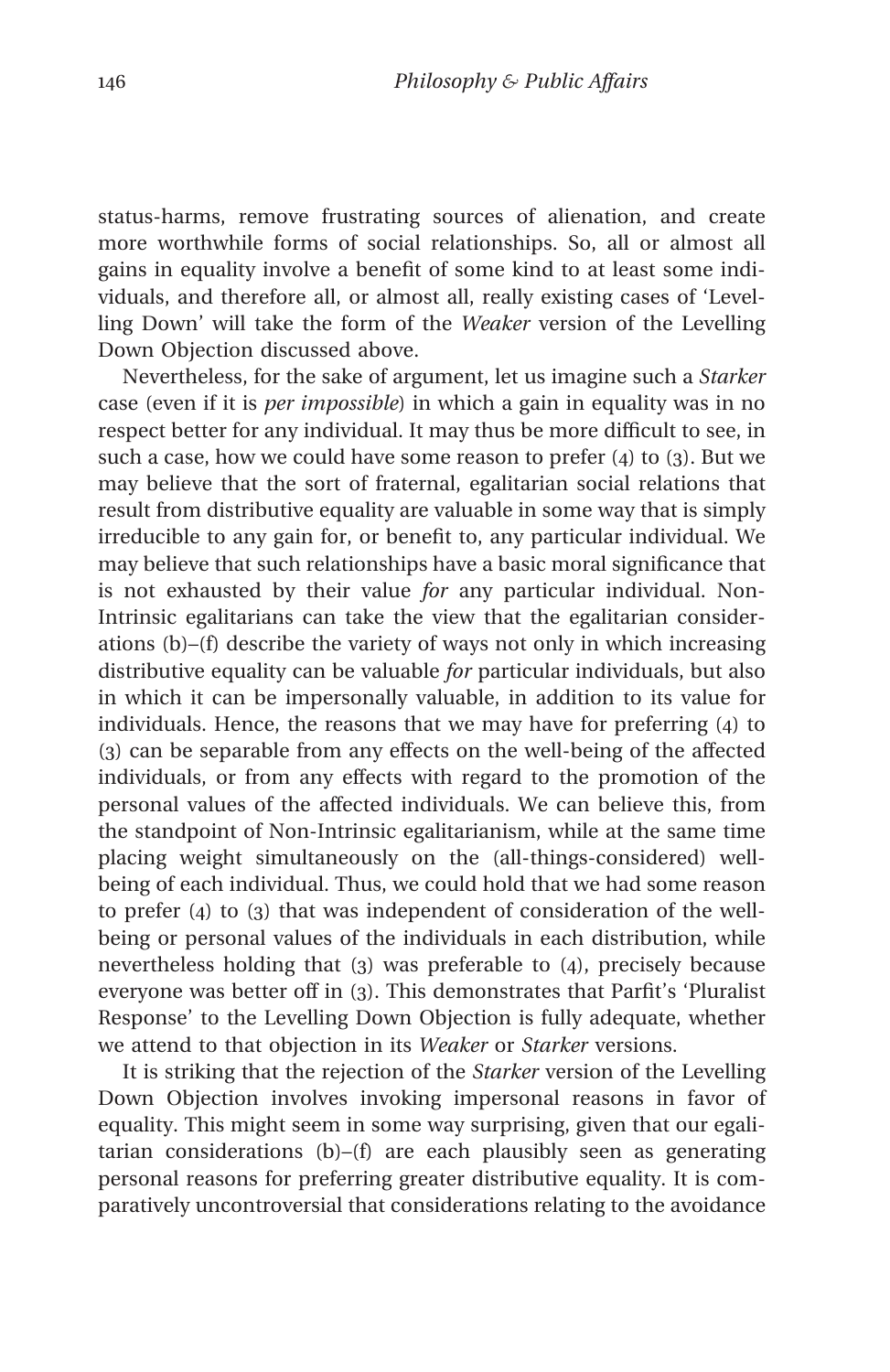of status-harms, objectionable forms of domination, and the erosion of self-respect, or relating to the promotion of healthy, fraternal social relations, can make equality valuable *for* individuals, and thereby give individuals personal reasons to prefer greater equality. Yet to grant this point is not thereby to deny that some or all of the egalitarian considerations (b)–(f) may also give rise to impersonal reasons that count in favor of promoting greater distributive equality.52 One can, after all, grant that the egalitarian values endorsed by Non-Intrinsic egalitarianism have both personal and impersonal aspects. On reflection, it is not at all implausible to think that considerations of the dignity and standing of human agents, together with a vision of how they might best live together, might lead us directly to an endorsement of the value of equality that did not have to be routed via consideration of the particular claims of individuals. The totality of reasons for favoring equality would then include, but nevertheless go beyond, the personal reasons that individuals might have, from their particular standpoints, for favoring equality.53 It is in this sense that, while rejecting the claims of pure Telic egalitarianism, Non-Intrinsic egalitarianism may nevertheless be viewed as a broadly Telic view.<sup>54</sup>

Now, the 'Pluralist Response' may, perhaps, in some way still seem implausible as a response to the Levelling Down Objection, in either the *Weaker* or *Starker* forms. Some may continue to be convinced that the Levelling Down Objection gives us good reason to reject Telic egalitarianism, or perhaps to reject egalitarianism altogether. However, if the Levelling Down Objection seems to give us reasons to reject any form of egalitarianism, then this can only be by redirecting our attention to the plausibility of that underlying egalitarian view, regarding its positive account of the value of equality. I have already suggested that the Telic egalitarian Claim (A), which Parfit calls "the Principle of Equality," and which says that "it is in itself bad if some people are

<sup>52</sup>. On the distinction between personal and impersonal reasons, see T. M. Scanlon, *What We Owe to Each Other* (Cambridge, Mass.: Harvard University Press, 1998), chap. 5, sec. 7, pp. 218–23.

<sup>53</sup>. I am grateful to Seth Lazar, Adam Swift, and Andrew Williams for helpful discussion of the personal and impersonal aspects of the value of equality.

<sup>54</sup>. For the claim that Non-Intrinsic egalitarianism can be seen as a broadly Telic egalitarian view, given that it appeals to the ways in which states of affairs can be valuable or disvaluable, see Section I above.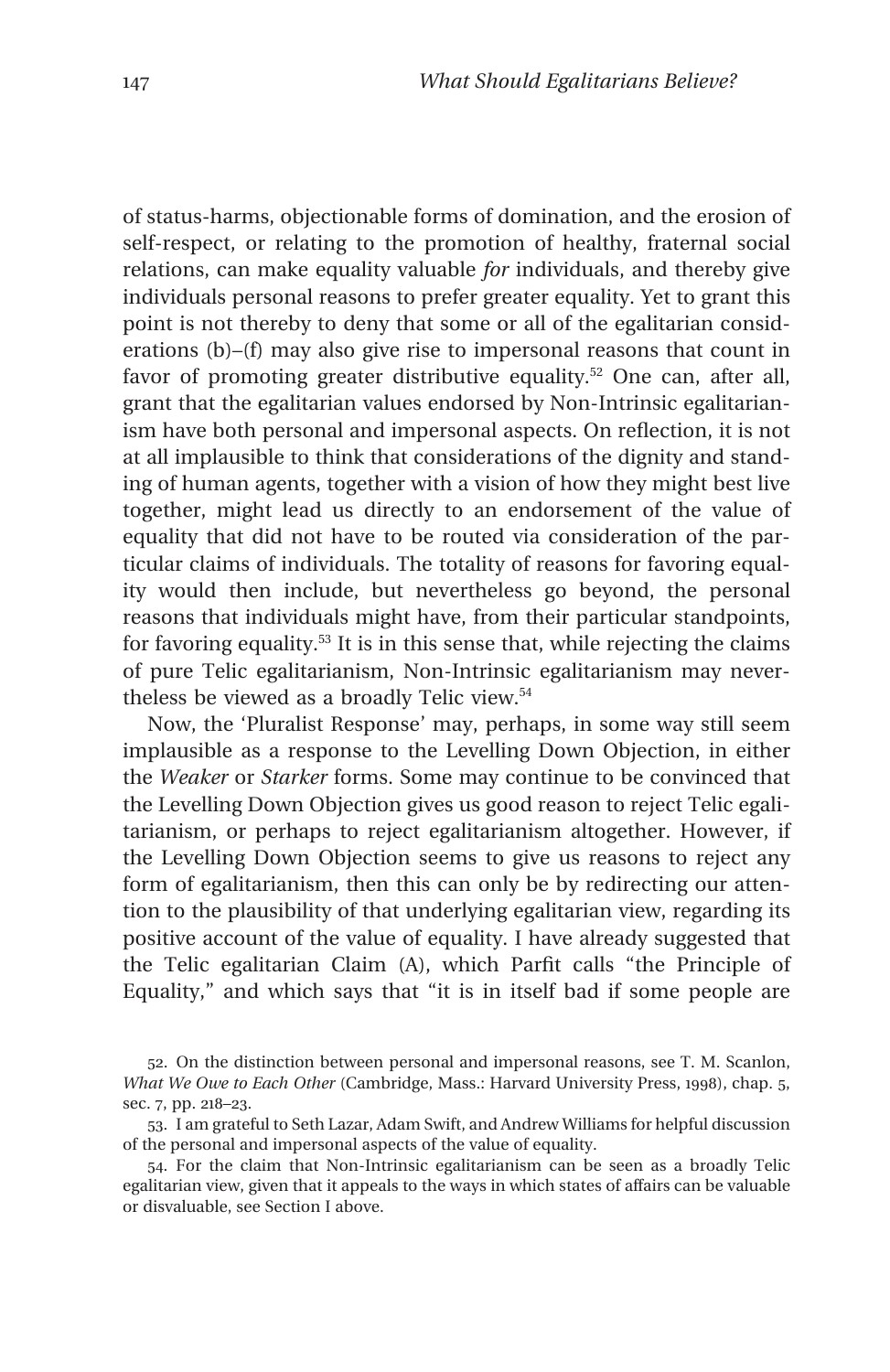worse off than others," is implausible. If we agree that Claim (A) is implausible, then we may be impressed by the Levelling Down Objection, and embrace Claim (G). If we are shown a situation in which a move to an egalitarian distribution is worse for everyone, it can be difficult to see how this move towards equality could be in any way better. This is especially so if the only account we are given of why this new situation might be better is the bald statement of the "Principle of Equality," seen as a kind of moral axiom. This principle makes a claim for the intrinsic goodness of a "merely arithmetic" idea of equality which, I have suggested, we have no reason to accept. But, if we do feel the force of the pure Telic Levelling Down Objection in this case, that does not so much demonstrate the success of that objection, as the implausibility of the original claim at which that objection is directed. If there really were positive reasons for accepting Claim (A), then the Levelling Down Objection would be toothless for the reasons discussed above. That is, we could reject Claim (G) simply by appealing to the 'Pluralist Response', which stresses that egalitarians should be pluralists about value, and can therefore believe that levelling down can be in one respect better, without being better all-things-considered.

If we really did have good independent reason to accept Claim (A), and thereby to be Telic egalitarians, then the Levelling Down Objection would give us no reason to abandon our view. On the other hand, if we find the Levelling Down Objection compelling as an objection to Telic egalitarianism, this tells us only that we did not have good independent reason to accept Claim (A) in the first place. In other words, the plausibility of Telic egalitarianism turns entirely on the question of whether we should accept (A), and is untouched by any independent force that we might misleadingly accord to the Levelling Down Objection. I claim that we have reason to reject Telic egalitarianism, as we have no good reason to accept (A). But this claim need make no appeal to the Levelling Down Objection. Moreover, if Telic egalitarians could successfully make the case for Claim (A), then they need not be at all troubled by the force of the Levelling Down Objection, given that they can appeal to the successful Pluralist Response to that objection.

What, though, of the very *Starkest* version of the Levelling Down Objection? In delineating the starkest possible version of the objection, we should imagine a case in which the disappearance of an inequality has *no good effects whatsoever*, whether with regard to any aspect of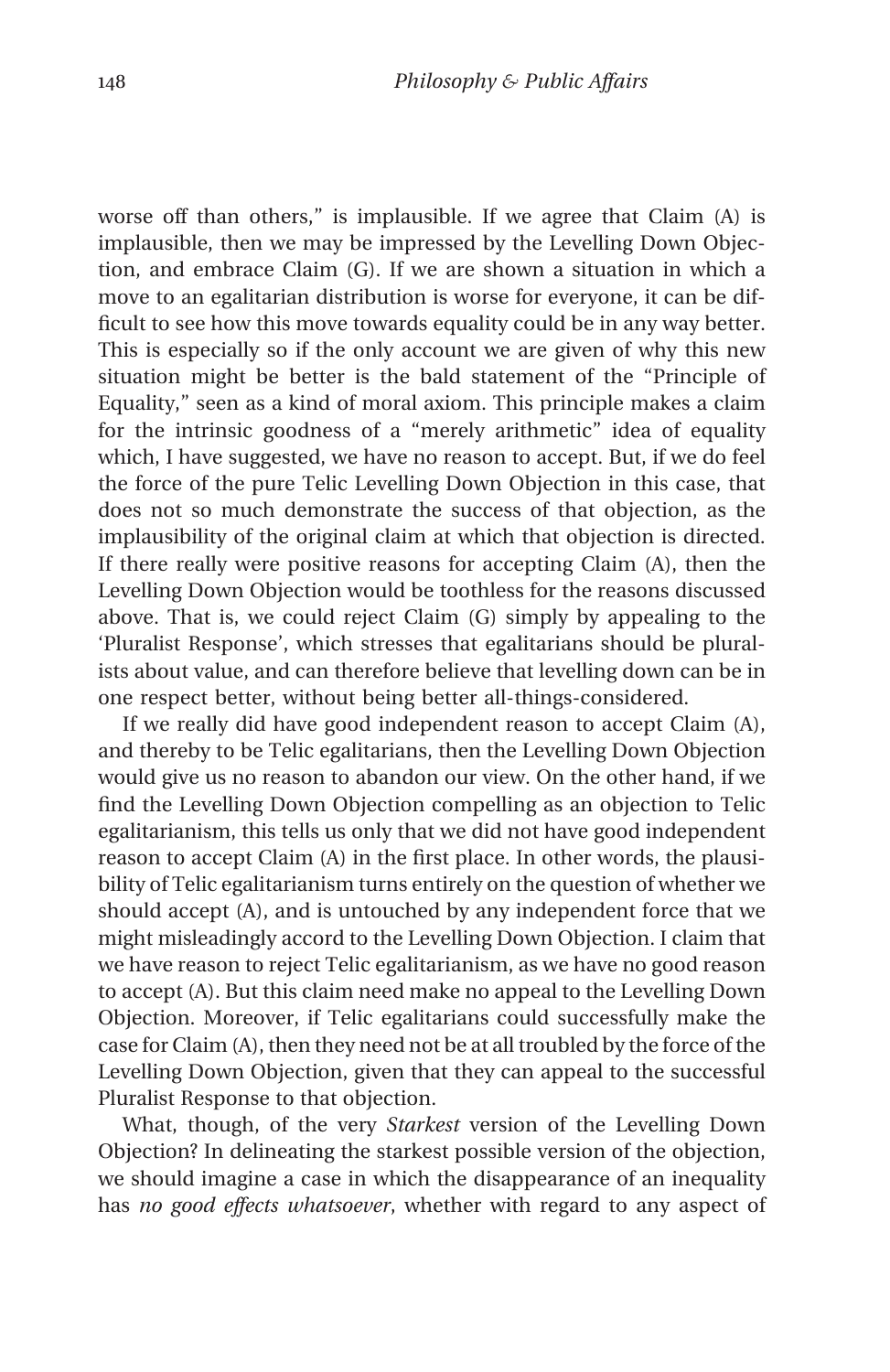individual well-being or the realization of any *personal* values for any affected individual, or with regard to the greater instantiation of any of the *impersonal* aspects of the various egalitarian values. Consider, for example, this pair of possible situations:<sup>55</sup>

- (5) Half at 150 Half at 100
- (6) Everyone at 75

Let us assume here that Situation (5), like Situation (3), represents a class-bound society, marked by relations of subordination, servility, and domination, where half of the population "lord it over" the other half. But, whereas (4) was a classless society that provided a somewhat reduced level of well-being to all its members, (6) is an altogether less attractive prospect. In (6), let us suppose, we retain all of the terrible social relations of domination and subordination found in (5), but instead of having relatively stable social classes, we instead have two equally (badly) well-off groups, who simply take it in turns to oppress and dominate each other. Here, let us suppose, none of the egalitarian reasons  $(b)$ – $(f)$  gives us any reason to prefer  $(6)$  to  $(5)$ , whether with regard to impersonal values or with regard to what is valuable *for* the individuals in each situation. Indeed, we may suppose that (6) is actually much worse than (5) on all relevant egalitarian dimensions: it contains more servility, domination, and oppression than (5), people have less self-respect than in (5), and social relations are in general more hierarchical, nasty, disrespectful, alienating, and unfraternal than in (5).

Thus, it is a particular feature of this *Starkest* situation that these two conditions obtain:

- (i) There is no individual for whom Situation (6) is better than Situation (5), in any respect, including those respects related to the egalitarian considerations (b)–(f), *and*
- (ii) There is no *impersonal* value, relating to the *impersonal* aspects of any of our egalitarian considerations (b)–(f), by virtue of which Situation (6) would be preferable to Situation (5).

55. It should be emphasized that nothing here turns on the precise *magnitude* of wellbeing for individuals in (6) being less than in Situation (4). The distribution of individual well-being, as such, could be identical in the two cases. What is salient to the difference between the two sets of situations is the difference in the overall description of the two cases, including their instantiation of the *impersonal* aspects of the values embedded in egalitarian considerations (b)–(f).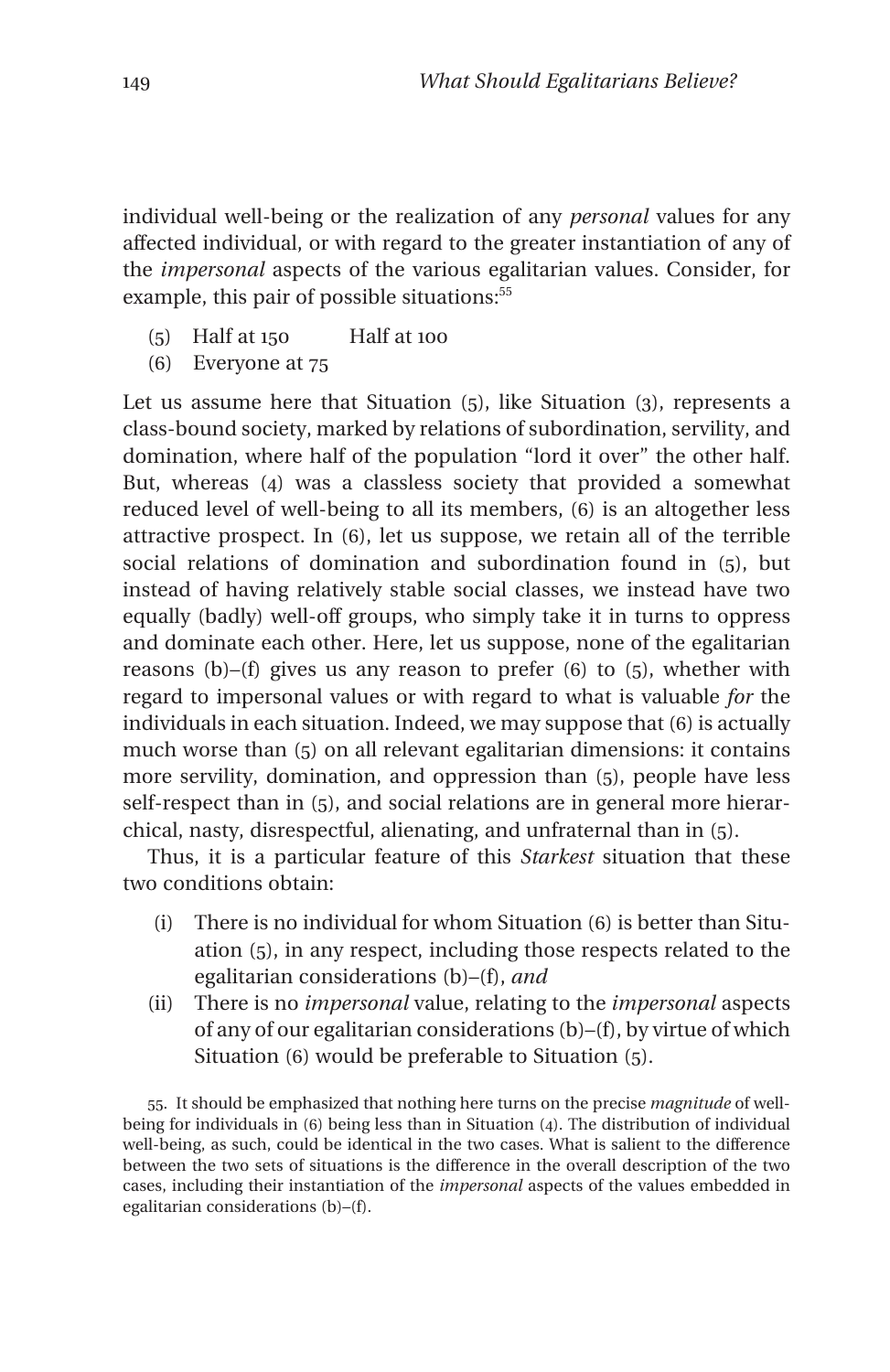In other words, Situation (6) is not better than Situation (5) *for* anyone, in any respect, *and* Situation (6) is also worse than Situation (5) by the lights of any other value, relating to any of our set of egalitarian considerations (b)–(f).

Here, we may consider this claim, which is a particular, narrowed version of the Levelling Down Objection. This is the *Starkest* version of the Levelling Down Objection:

(I) It would be absurd to think that a state of affairs such as Situation (6) was in some way preferable to a state of affairs such as Situation (5).

Non-Intrinsic egalitarians should accept *this* (and only this) version of the Levelling Down Objection. Where the reduction of inequality benefits nobody in any way, including in ways related to the egalitarian considerations (b)–(f), and neither does it have effects that are impersonally valuable by the lights of considerations (b)–(f), we have no egalitarian reason to prefer that reduction of inequality. But only when *both* of these considerations are met does the Levelling Down Objection have any force. Moreover, we can accept (I) while rejecting (G) and (H), and there is every reason to think that the sort of situation modelled in Situations (5) and (6) represents only a very small proportion of plausibly realizable Levelling Down cases. In most such cases, levelling down does benefit at least some people in some respects, and it is also impersonally preferable by the lights of egalitarian considerations  $(b)$ – $(f)$ .

We might say that, in unusual cases such as that involved in the transition from Situation (5) to Situation (6), we face one of the rare, but at least theoretically conceivable, situations in which the 'deep social fact' (described above in Section II) that connects gains in distributive equality to substantive improvements with regard to egalitarian considerations (b)–(f) does not, as a matter of fact, actually obtain. When this 'deep social fact' does not obtain, one might say that, although a reduction in the inequalities in individuals' conditions has taken place, this simply gives us no information about whether the value of equality has been in any way advanced. In standard cases, where these sorts of unusual circumstances do not obtain, and where this 'deep social fact' holds true, the fact that there has been a reduction in inequality of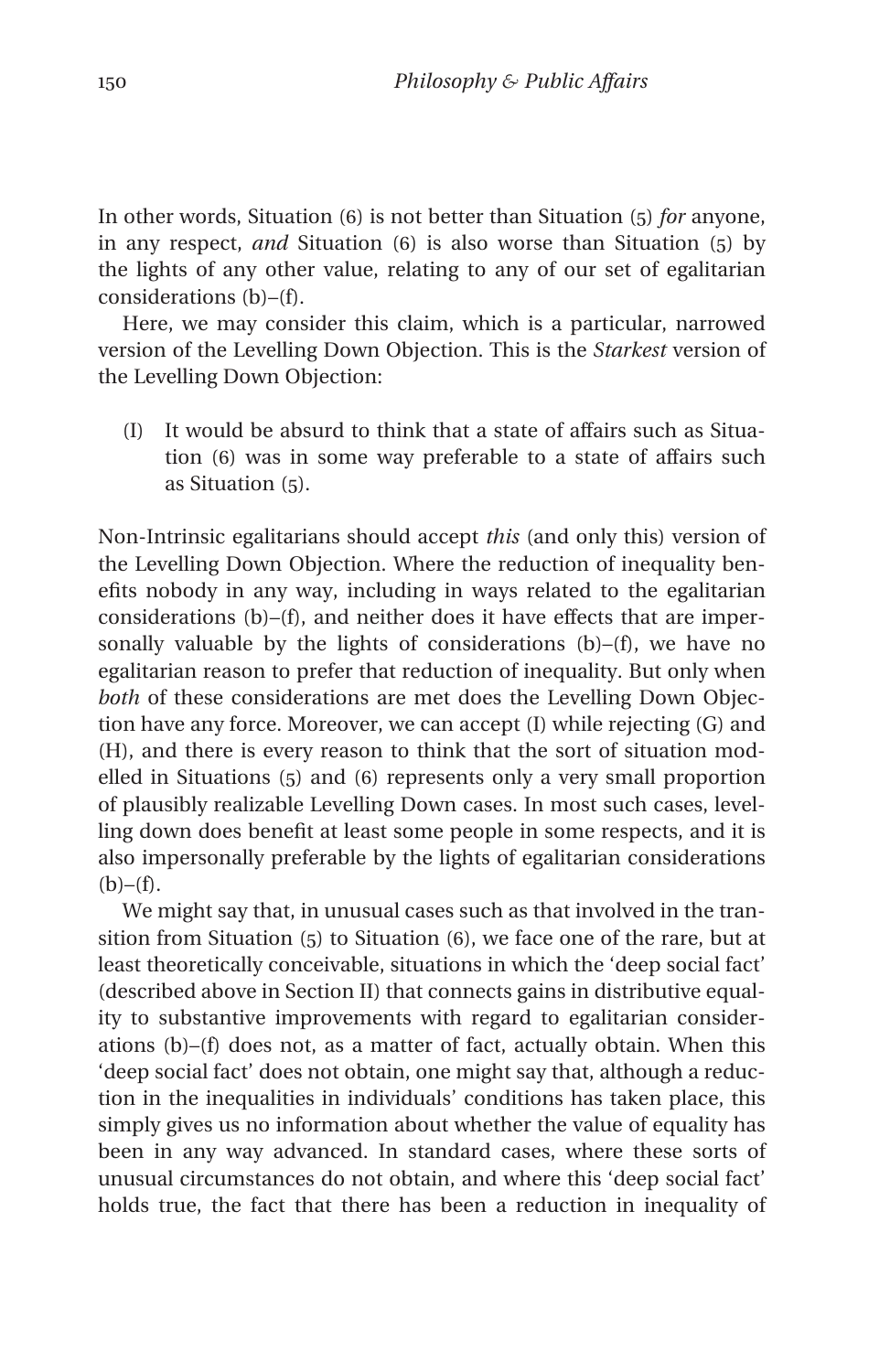condition *does* give us significant information regarding the advancement of the underlying aims of equality.<sup>56</sup>

In cases where the 'deep social fact' does not obtain, therefore, there may seem to be some force to the Levelling Down Objection. However, even in cases such as these, strictly speaking the Levelling Down Objection itself does no real work. By the lights of Non-Intrinsic egalitarianism, there is simply nothing valuable about a reduction in inequality that has no good effects in terms of the egalitarian reasons (b)–(f). Thus, there is not even any prima facie tension, on a Non-Intrinsic egalitarian view, between rejecting the force of the Levelling Down Objection in most cases, and thereby rejecting Claims (G) and (H), while at the same time allowing that there may be some exceptional circumstances in which the achievement of distributive equality may be without any value. But, in cases such as Claim (I), it is not so much that the Levelling Down Objection is successful, but rather that it is otiose. For, by the lights of Non-Intrinsic egalitarianism, there was never anything to be said in favor of this particular gain in distributive equality. This is precisely the sort of judgment that we should expect from a view described as 'Non-Intrinsic' egalitarianism, and which denies the intrinsic value of distributive equality, in itself. Moreover, this judgment—that some moves towards greater equality are in no way valuable—seems to be the right one, and its truth determines the precise location of the small grain of truth within the Levelling Down Objection.

If we turn from Non-Intrinsic egalitarianism to Telic egalitarianism, though, we see that this *Starkest* case provides an additional reason for rejecting the Telic view. Telic egalitarians must reject Claim (I) and allow that the move from (5) to (6), in the kind of society described above, is in some way an improvement. But this position seems quite unintelligible. If no one is made better off in any way, and no impersonal egalitarian value is promoted, it is quite mysterious how some change could be an improvement from the standpoint of a concern with equality. But the implausibility of the Telic egalitarian claim that (6) is in some respect preferable to (5) is wholly explicable by virtue of the underlying implausibility of the Telic egalitarian Claim (A). One can thus conclude that the Levelling Down Objection does no independent work in undermining

<sup>56</sup>. I am grateful to an Editor of *Philosophy & Public Affairs* for very helpful comments relating to these kinds of Levelling Down cases.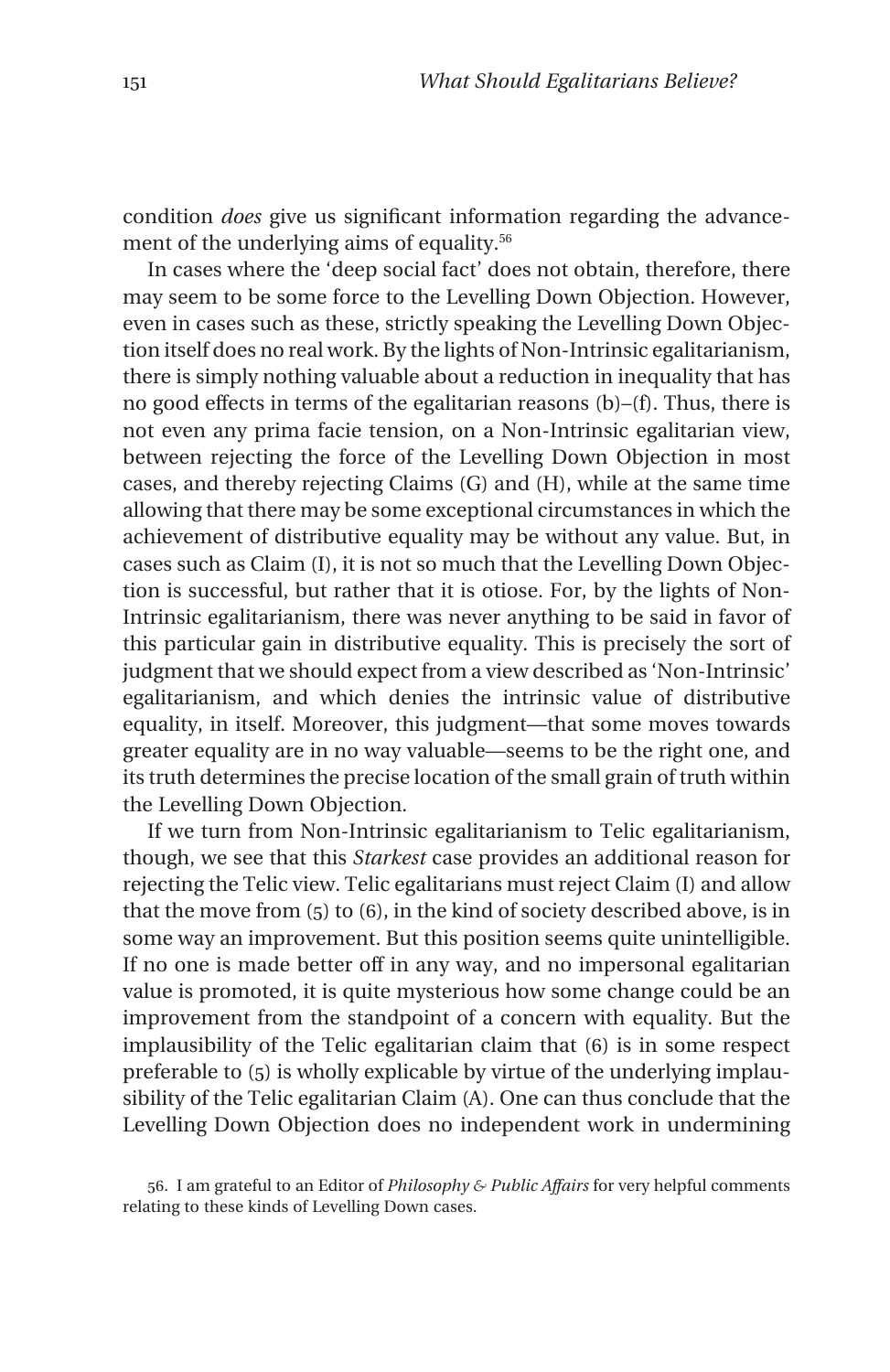the plausibility of egalitarian claims where those egalitarian claims (i) fit within a pluralist theory that accommodates other, nonegalitarian values, and (ii) rest on a plausible positive account of why and how equality is valuable.

The Levelling Down Objection itself thus does nothing to undermine the plausibility of egalitarian claims, whether those claims are Telic, Deontic, or Non-Intrinsic. Parfit claims that the Levelling Down Objection has great force, but is not decisive. This is to accord it too much power: if we are pluralist egalitarians, the force of this objection is quite minimal. Moreover, the Levelling Down Objection does nothing to favor any one form of egalitarianism over others, whether Telic, Deontic, or Non-Intrinsic. All genuinely egalitarian views, and not only Telic views, face the Levelling Down Objection. It is just as well, for the sake of the cogency of egalitarianism, that all pluralist egalitarian views can face down this objection with impunity.

### iv. equality or priority, or equality and priority?

As well as introducing the distinction between Telic and Deontic egalitarianism, Parfit has performed the further service of clarifying the conceptual terrain of possible distributive views through describing the alternative 'Priority View', or prioritarianism. Prioritarianism is generally seen as being an alternative to, or a possible replacement for, egalitarian views. It is significant, for example, that Parfit initially introduces prioritarianism as a view that might act as a possible refuge or fallback position for those who are sufficiently troubled by the Levelling Down Objection to abandon Telic egalitarianism. The Priority View holds that:

(J) Benefiting people matters more the worse off those people are.

Claim (J) is best understood as a Deontic principle, as it relates to how we should act. But the Priority View can also be expressed via a Telic analogue:

(K) The goodness of some benefit enjoyed by an individual diminishes as the well-being of that individual increases.

In its Telic version, we can understand prioritarianism as a claim about the diminishing marginal moral significance of gains in wellbeing. In Section II, I claimed that there was no plausible reason *of*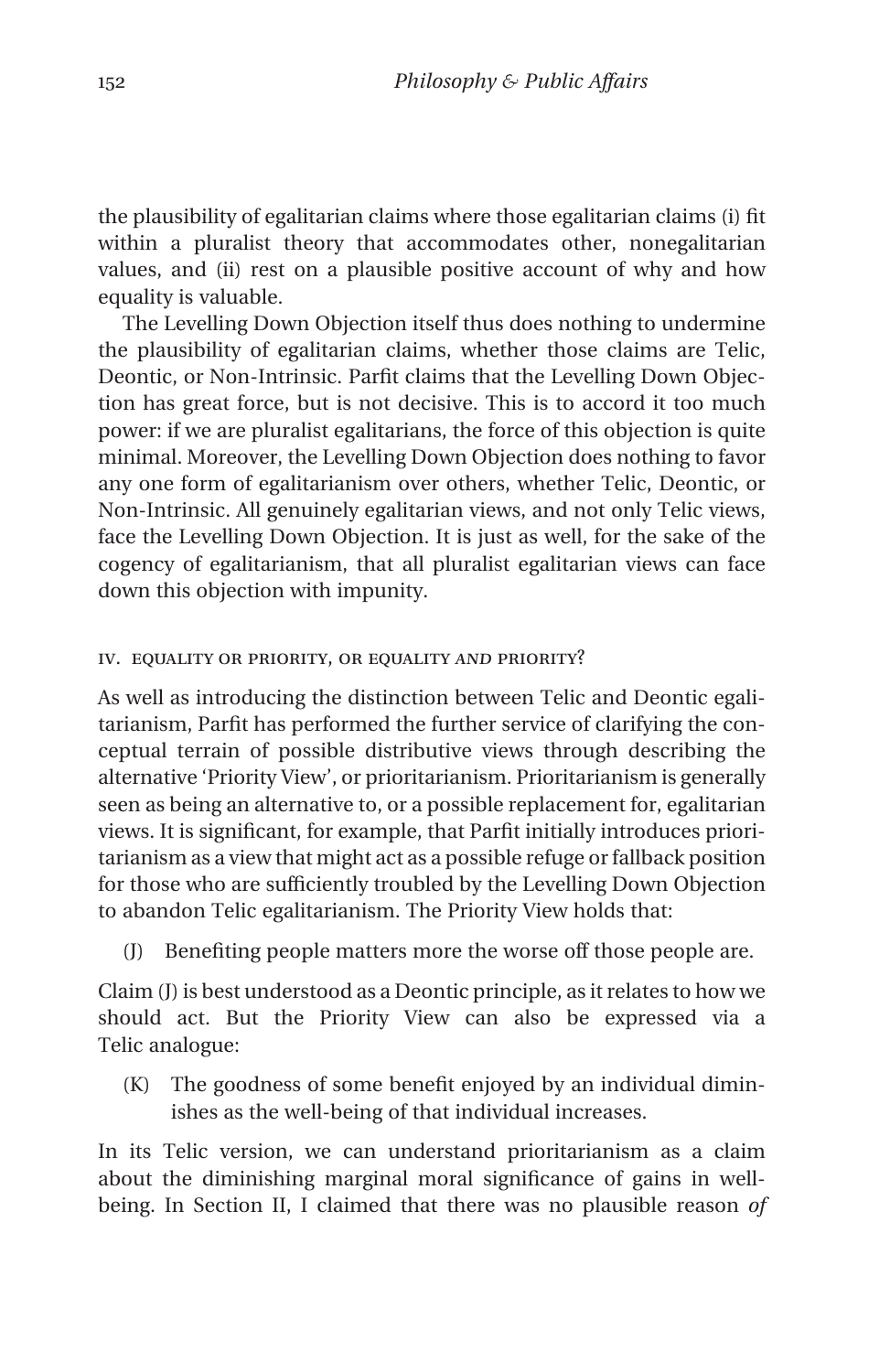*equality* to prefer (2) to (1) in the Divided World case. This is not to say, however, that the Non-Intrinsic egalitarian should thereby prefer (1) to (2), if she were to rank the two states of affairs. The Non-Intrinsic egalitarian, whose view is, after all, a *pluralist* view, can also accommodate the Telic prioritarian insight about the diminishing moral significance of greater benefits in well-being. It is no part of any plausible variant of Non-Intrinsic egalitarianism, or of any other plausible form of egalitarianism, that it provides a complete axiology or theory of value, or that it provides a complete guide to ranking the goodness or badness of states of affairs. There are many values that do not fall within the ambit of egalitarianism. Hence egalitarians, of whatever sort, should be pluralists insofar as they see equality as one value among others, albeit as a political value of tremendous importance. Indeed, it is for this very reason that all such pluralist egalitarian views are untroubled by the Levelling Down Objection. So, the Non-Intrinsic egalitarian can prefer (2) to (1), for the very reason that she accepts the prioritarian insight about the greater moral weight of benefits to the badly-off. It is just that this choice does not invoke reasons of *equality*, one way or the other.

Most writers, from Parfit onwards, have seen prioritarianism as a rival distributive view to egalitarianism. This is correct insofar as prioritarianism, if adopted as a stand-alone distributive view, finds no room for the distinctive value of equality, as embodied, for example, in considerations (b)–(f). Yet to see the two kinds of views as straightforward adversaries is to mischaracterize the conceptual terrain, and to miss some of the most significant and plausible of the available distributive views.

I have suggested that we should construe egalitarianism, in its Non-Intrinsic form, as embodying acceptance of a plurality of reasons (such as [b]–[f]) for why we should prefer outcomes where inequalities in condition have been eradicated. The Priority View, construed as an axiological claim about the diminishing marginal moral significance of gains in well-being, does not conflict with Non-Intrinsic egalitarianism, which is a pluralist view. So understood, we should be both egalitarians *and* prioritarians, and do not need to choose between the two sorts of views.

Now, Parfit himself considers the possibility of a "mixed view," albeit of a somewhat different kind. As Parfit puts it, "we may hold a mixed view. We may give priority to the worse off, partly because this will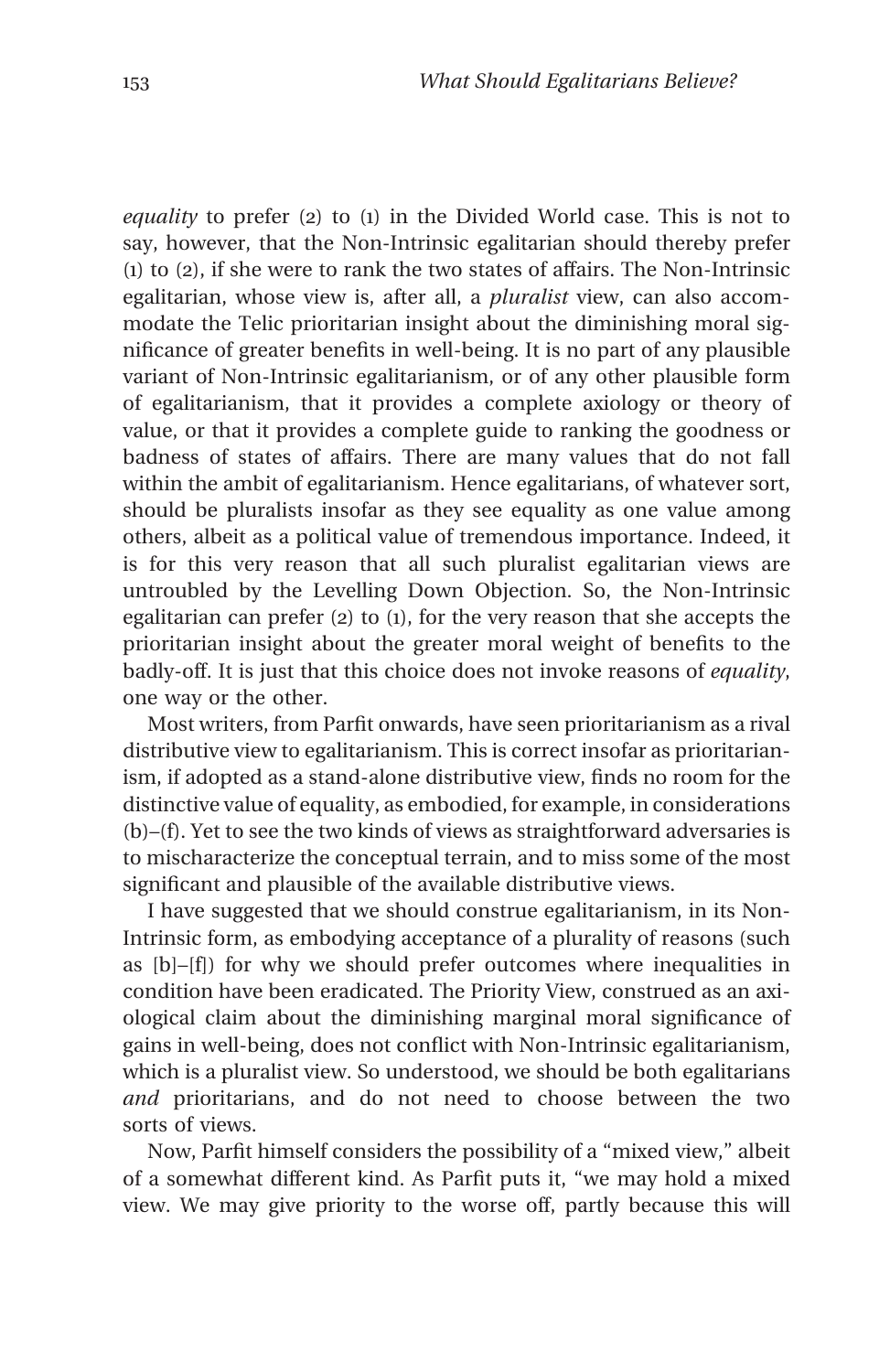reduce inequality, and partly for other reasons."57 Such a view is a form of Deontic prioritarianism, which may be defended by appeal, at the level of values, to a mixture of Telic egalitarianism and some other reasons. This is not the 'mixed view' I have in mind, which admits both Telic prioritarian and Non-Intrinsic egalitarian insights about the goodness and badness of states of affairs. The plausibility of the pluralist view I have in mind shows that there is no conflict between the Telic prioritarian view and the Non-Intrinsic egalitarian view at the level of fundamental values. The egalitarian should believe in both the Non-Intrinsic badness of inequality, and the diminishing moral importance of greater benefits.

A pluralist Non-Intrinsic egalitarian view, which embraces the Telic prioritarian insight about the diminishing moral importance of greater benefits, would generate plausible judgments in all relevant distributive cases. Such a view can explain why levelling down is often morally unacceptable, all things considered, but is nevertheless sometimes morally preferable. It tells us, for example, that (4) *may* be, but is not necessarily, preferable to (3); whether it is so preferable, in any particular case, will depend on careful specification and examination of the plurality of egalitarian and nonegalitarian reasons that might count in favor of each option. This pluralist view makes sense of such choices within a plausible and intelligible account of egalitarianism that keeps sight of the nature of equality as a political value. In so doing, it avoids the excessive abstraction and implausibility of pure Telic egalitarianism. Such a pluralist view, combining Non-Intrinsic egalitarianism with Telic prioritarianism, also tells us why we might prefer (2) to (1) in Divided World cases, while nevertheless being clear that there are no distinctively egalitarian reasons for this preference.

Combining Non-Intrinsic egalitarianism with Telic prioritarianism generates a pluralist view that fills in some of the 'spare' axiological space that is left vacant by pluralist forms of egalitarianism. Such pluralist egalitarian views remain, nevertheless, robustly and truly egalitarian, and avoid the worst pitfalls of the pure Priority View, which simply fails to see the special moral significance of inequality. Stand-alone prioritarianism is an implausible distributive view, as it can mandate

<sup>57</sup>. Parfit, "Equality or Priority?" p. 103.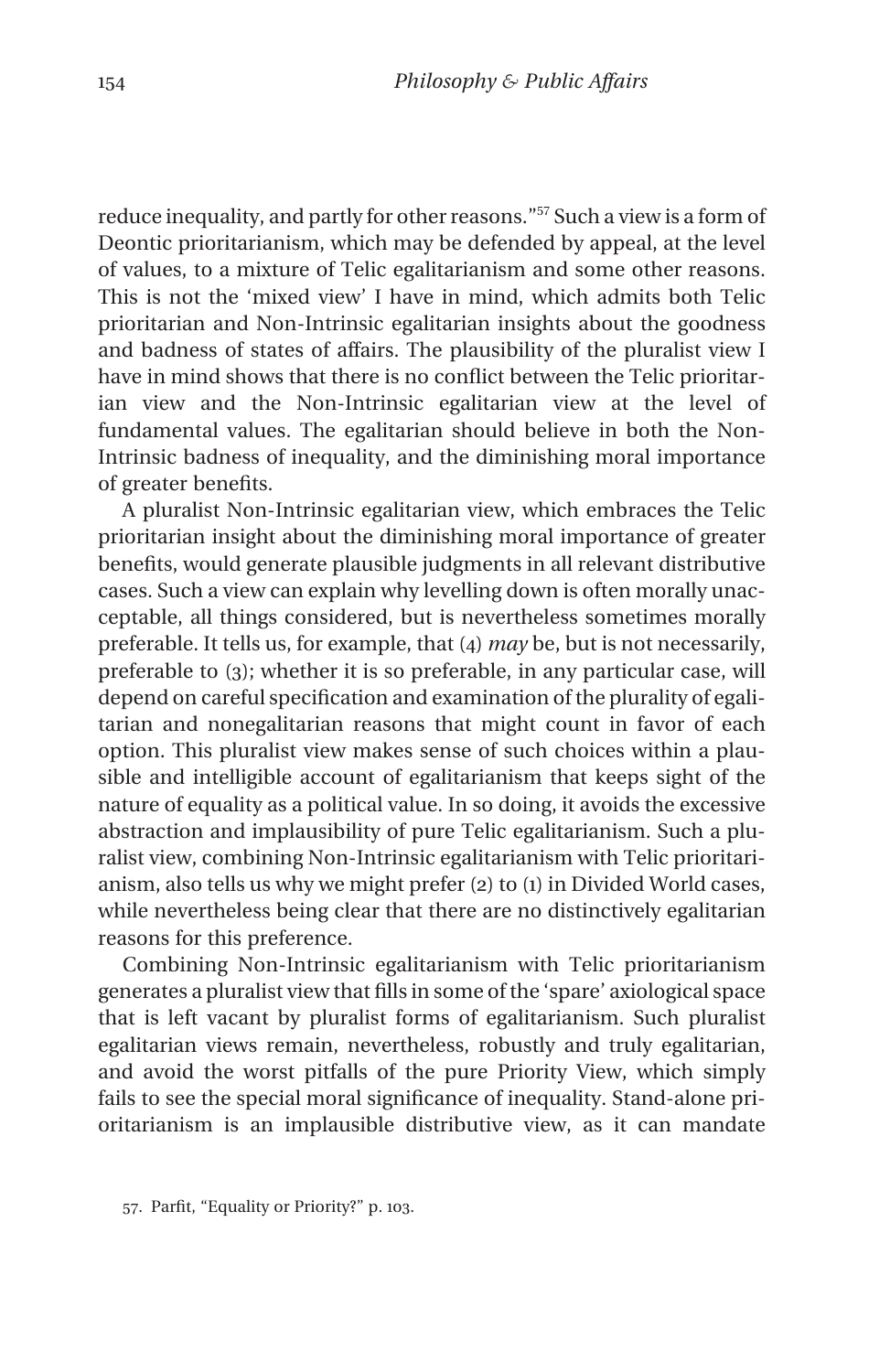massive inequalities in distributive situations involving 'unequal benefits'. For example, consider these options:

- (7) Half at 100 Half at 200
- (8) Half at 101 Half at 400

The pure Priority View sees no objection in preferring (8) to (7), even in 'Undivided' worlds, where there is social interaction between the individuals and groups in question. Non-Intrinsic egalitarianism, on the other hand, sees that there is very good reason (even if it turns out to be nondecisive) for not preferring (8) to (7). Again, as in the previous decision cases, Pluralist Non-Intrinsic egalitarianism seems to give the most plausible distributive view.

Thus, Non-Intrinsic egalitarianism and Telic prioritarianism can fit comfortably together in a combined view that finds room for appreciation of both (i) the non-intrinsic badness of inequality, and (ii) the diminishing moral importance of greater benefits. Egalitarians should accept such a combined view. In accepting this view, they should reject any overly schematic understanding of egalitarianism and prioritarianism as mutually exclusive distributive views.

v. conclusion

So, what should egalitarians believe? Firstly, they should reject both standard forms of egalitarianism—Telic and Deontic. The former is too abstract and is undermotivated. The latter, if understood as an exhaustive account of the value of equality, fails to appreciate the multiplicity of ways in which inequality is a great evil. Egalitarians should reject *both* Claims (A) and (B). Instead of Telic or Deontic egalitarianism, egalitarians should switch to a Non-Intrinsic egalitarian view. Secondly, egalitarians should reject the Levelling Down Objection and should regard it as toothless against any but the crudest egalitarian views. Thus, egalitarians should reject *both* Claims (G) and (H). Thirdly, egalitarians should embrace the central insight of prioritarianism, but without thereby abandoning the core of their egalitarianism. They should hold a pluralist version of Non-Intrinsic egalitarianism, which finds room to accommodate the moral significance of well-being, understood as being subject to the diminishing moral significance of greater benefits. They should accept Claims (J) and (K), but not regard those claims as embodying the whole truth about the ethics of distribution.